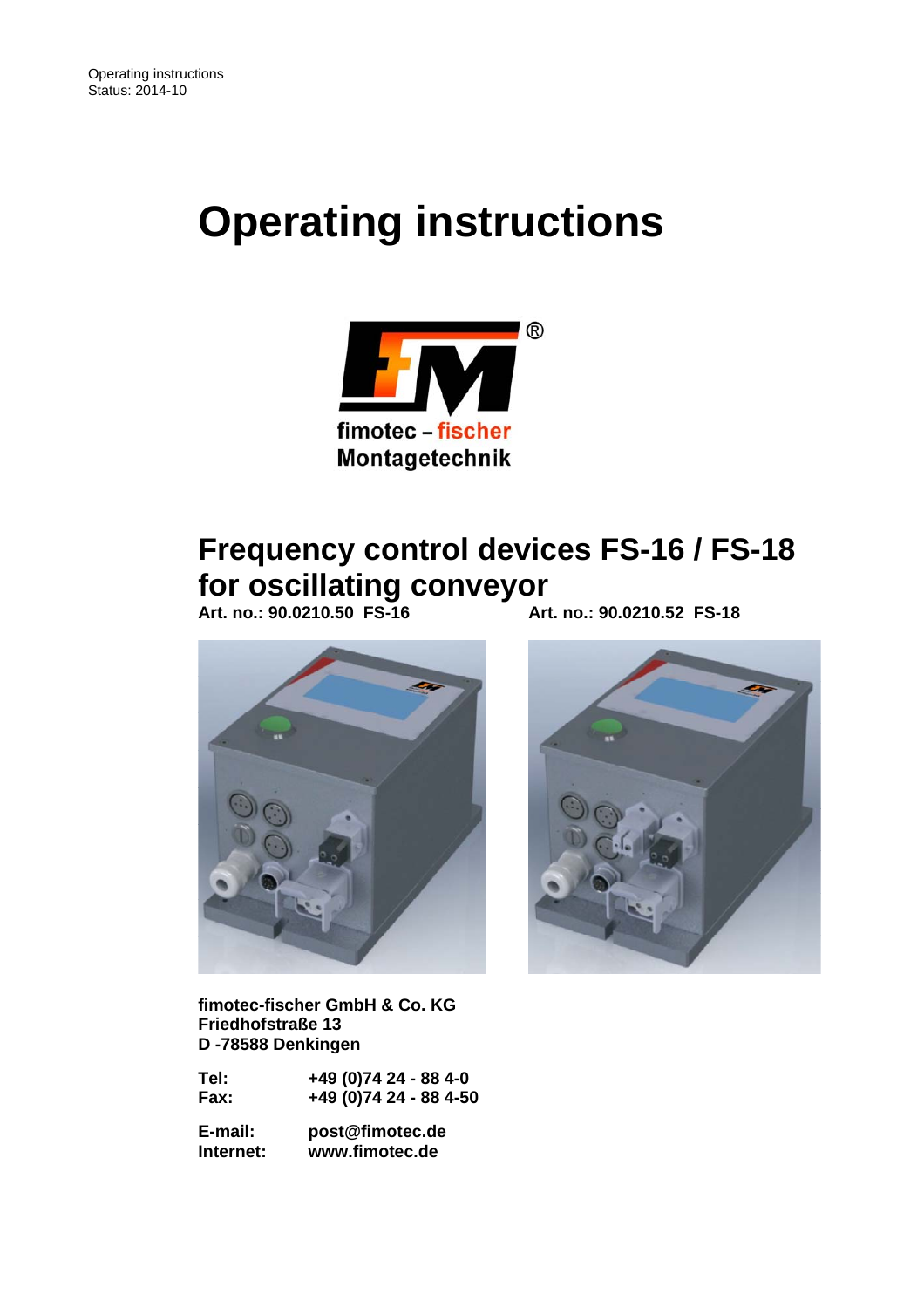

*The duplication, sharing or use of this documentation or its contents is only allowed with written permission. Violations result in liability*  for damages. All rights reserved, including such which arise from granted patents or registration of a utility patent or design. *Copyright © fimotec-fischer GmbH & Co. KG 2012*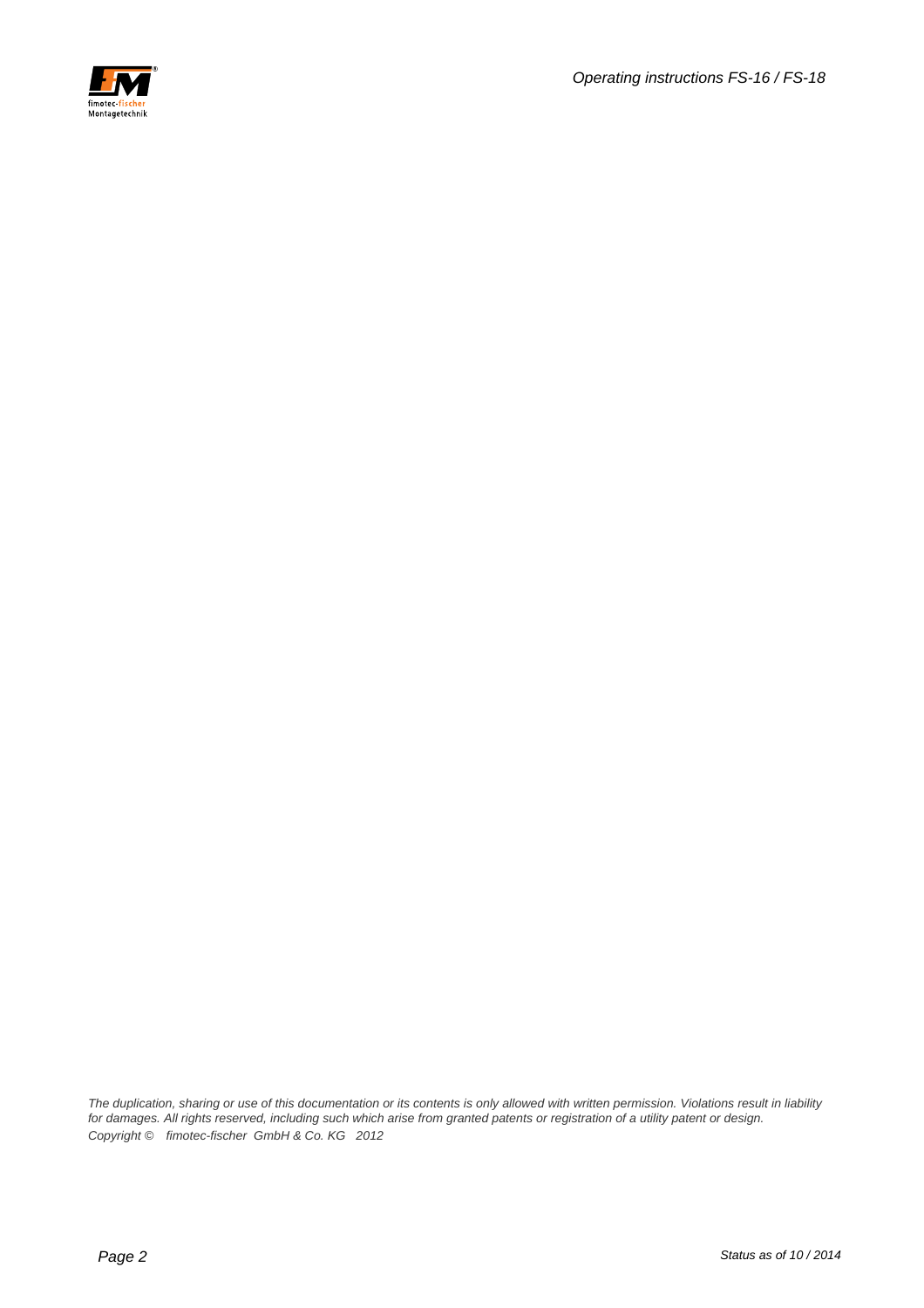

## **Information and explanations**

#### **Target group**

#### These operating instructions will help you to use the described product safely and as intended. **They are directed toward qualified skilled personnel\*.**

*Qualified personnel are people who have been authorized by persons responsible for the safety of the system to execute the required*  activities and are able to recognize potential dangers and avoid them based on their training, experience and instruction, as well as their *knowledge of standards, regulations, accident prevention regulations and operating conditions (definition of skilled personnel according to IEC 364).* 



- Read these operating instructions before you install the device, use it or carry out work on it.
- Also pass on these operating instructions to other users.

#### **Definition of the warnings and symbols**

Warnings are indicated by danger symbols and signal words. The table shows what hazards and possible consequences the symbols, signal words and colours indicate.

| <b>Signal word</b> | <b>Definition</b>                                                                                                                    | <b>Consequences</b>                                       |  |
|--------------------|--------------------------------------------------------------------------------------------------------------------------------------|-----------------------------------------------------------|--|
| $\triangle$ GEFAHR | Directly threatening danger                                                                                                          | Death or extremely serious injuries                       |  |
| A WARNUNG          | Dangerous situation                                                                                                                  | Potential death or extremely serious<br>injuries          |  |
| <b>A VORSICHT</b>  | Dangerous situation                                                                                                                  | Minor to moderately serious injuries                      |  |
| <b>ACHTUNG</b>     | Risk of property damage                                                                                                              | Damage to the machine, its environment<br>and the product |  |
|                    | Warnings can also have other warning signs:<br>Example: Warning of electrical current!<br>These symbols indicate the type of hazard. |                                                           |  |

#### **Term definitions**

| Term                 | Definition                                                                                                             |
|----------------------|------------------------------------------------------------------------------------------------------------------------|
| User                 | Persons who use the device installed by the manufacturer in its ready-to-<br>use version.                              |
| Screen               | Designation for the image visible within the touchscreen.                                                              |
| <b>Button</b>        | Designation for key fields on the touchscreen                                                                          |
| <b>EMC</b>           | Electromagnetic compatibility with electrical and electromagnetic<br>influences.                                       |
| Skilled personnel    | Qualified personnel with the appropriate education, training and<br>experience.                                        |
| Device               | Designation (in these operating instructions) for the oscillating conveyor<br>control unit FS-16/FS-18.                |
| Machine manufacturer | Persons who install the device in the intended construction (machine) and<br>who manufacture the ready-to-use version. |
| Menu                 | Designation for the structural layout of the user interface.                                                           |
| Touchscreen          | Touch-sensitive screen (display) with operating function.                                                              |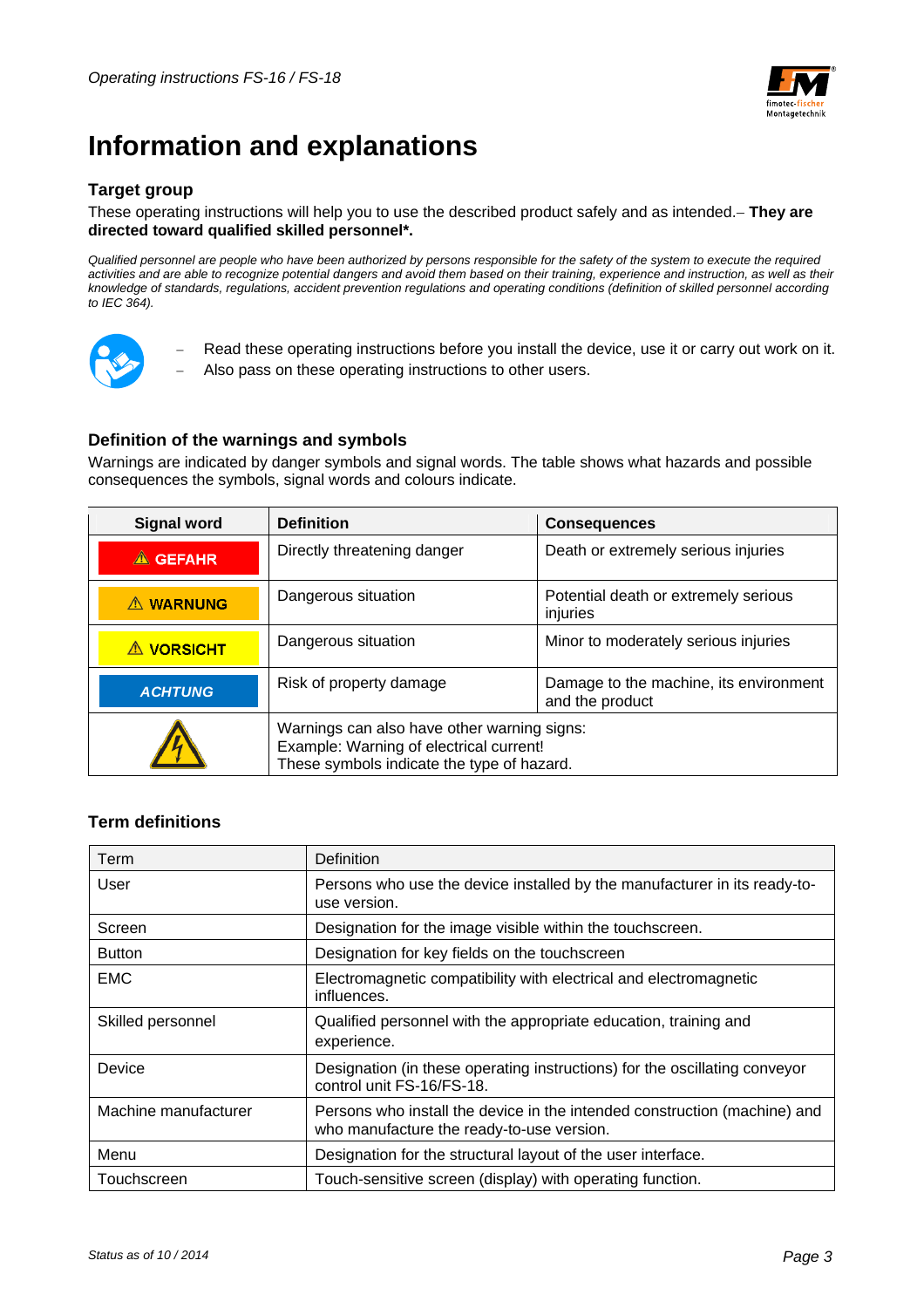

## **Table of contents**

| 1                |  |
|------------------|--|
| 1.1              |  |
| 1.2              |  |
| 1.3              |  |
| 1.4              |  |
| 1.4.1            |  |
| 1.4.2<br>1.4.3   |  |
| 1.4.4            |  |
| $\mathbf{2}$     |  |
| 2.1              |  |
| 2.2              |  |
| 2.2.1            |  |
| 3                |  |
| 3.1              |  |
| 3.2              |  |
| 3.3              |  |
| 3.4              |  |
| 4                |  |
| 4.1              |  |
| 4.2              |  |
| 4.2.1            |  |
| 4.2.2            |  |
| 4.2.3            |  |
| 4.2.4            |  |
| 4.2.5<br>4.2.6   |  |
| Menu             |  |
| 4.2.7            |  |
| 4.2.8<br>4.2.9   |  |
| 4.2.10           |  |
| 4.2.11           |  |
| 4.2.12<br>4.2.13 |  |
| 4.2.14           |  |
| 4.2.15           |  |
| 4.3<br>4.3.1     |  |
| 4.3.2            |  |
| 4.3.3            |  |
| 4.3.4            |  |
| 5                |  |
| 5.1              |  |
| 5.2              |  |
| 5.3              |  |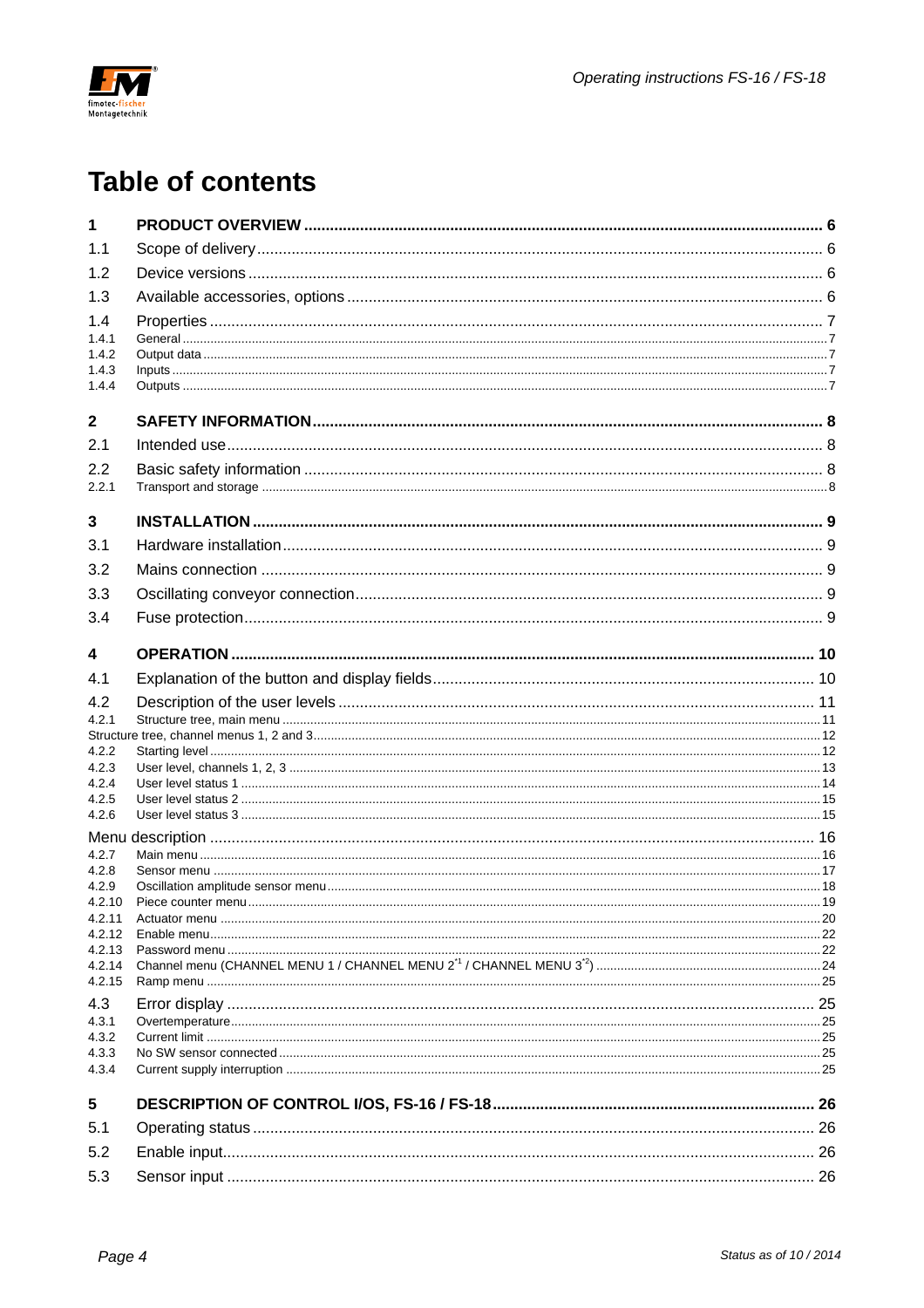

| 5.4<br>5.5      |                                                                                                      |  |
|-----------------|------------------------------------------------------------------------------------------------------|--|
| 6               |                                                                                                      |  |
| $\overline{7}$  |                                                                                                      |  |
| 7.1             |                                                                                                      |  |
| 8               |                                                                                                      |  |
| $9^{\circ}$     |                                                                                                      |  |
| 9.1             |                                                                                                      |  |
| 9.2             |                                                                                                      |  |
| 10 <sup>1</sup> |                                                                                                      |  |
| 10.1            |                                                                                                      |  |
| 10.2            | The connection lines and oscillation amplitude sensor listed below are available as accessories:  31 |  |
|                 |                                                                                                      |  |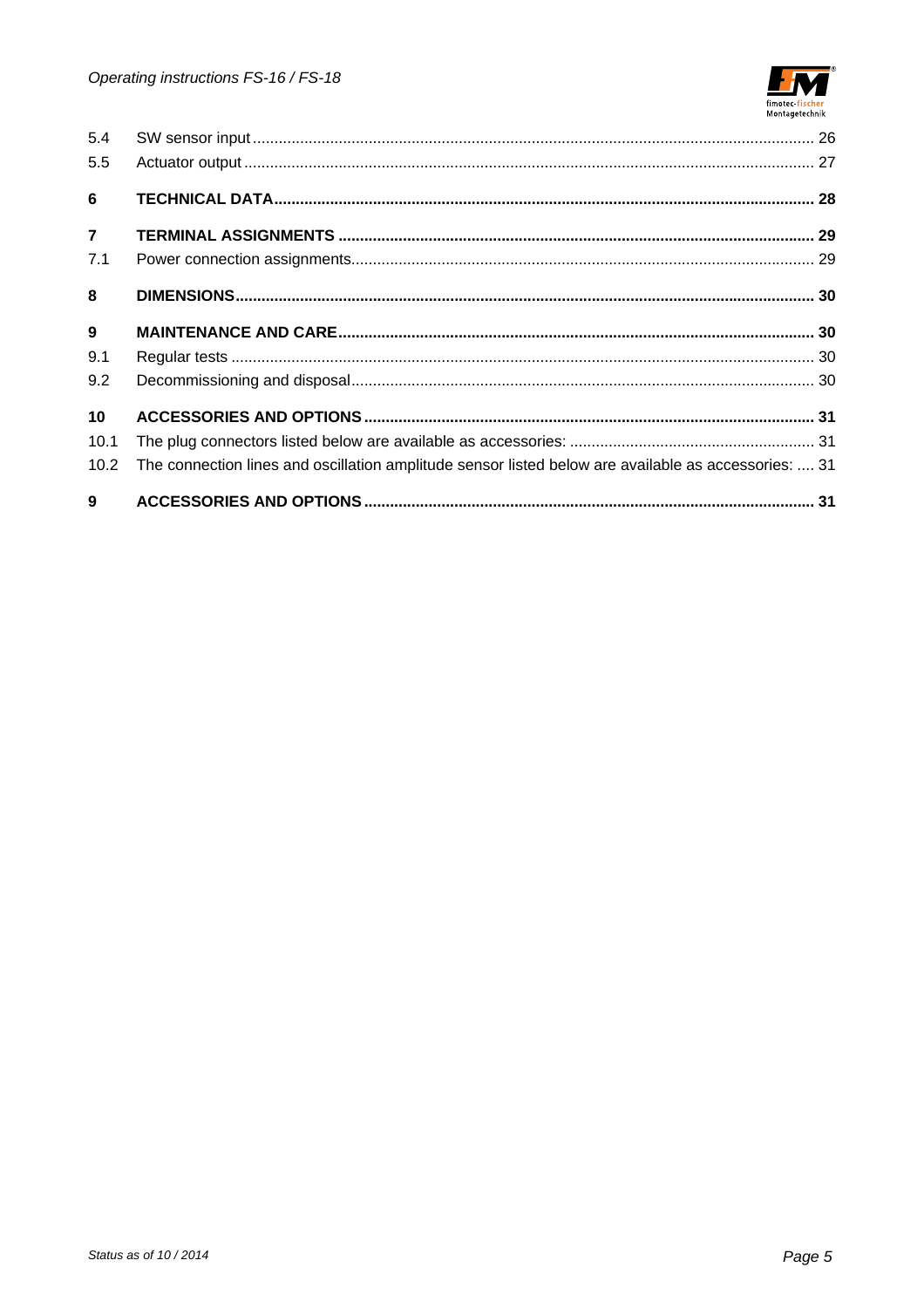



## **1 Product overview**

## *1.1 Scope of delivery*

- FS-16 / FS-18 control unit with software V1.0
- Operating instructions

### *1.2 Device versions*

The FS-series devices are microprocessor-controlled, 1-phase frequency converters for sinusoidal actuation of consumers with variable frequency and amplitude.

## *1.3 Available accessories, options*

- Oscillation amplitude sensor type: SWS-01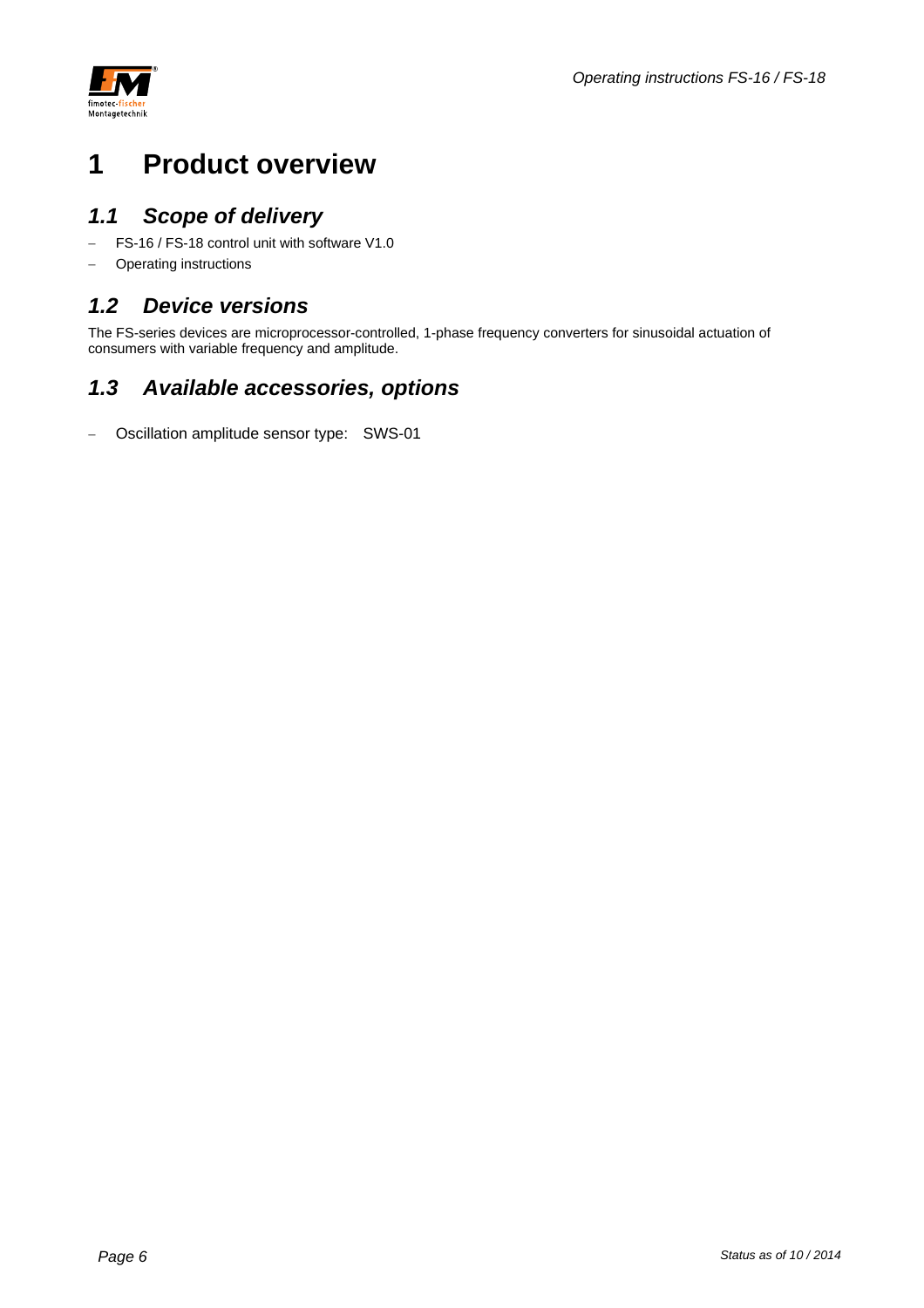

### *1.4 Properties*

#### **1.4.1 General**

- Consumer output
- Parameterization via parameter blocks
- LCD touchscreen for operation
- Overcurrent limit for the consumer
- Mains input voltage monitoring
- Type of protection IP54

#### **1.4.2 Output data**

Frequency range 15 Hz to 320 Hz The frequency range is adjustable in steps of 0.1 Hz for all variants.

- Power adjustable from 0% to 100% in steps of 1%.
- Soft start ramp / soft stop ramp adjustable from 0 to 10 seconds
- Switch-on and -off delay in range from 0 to 60 seconds

#### **1.4.3 Inputs**

- Enable input for switching on/off without power
- Sensor input with switch on/off delay in range from 0 to 60 seconds
- SW sensor input

#### **1.4.4 Outputs**

- Operating notification relay contact 230 VAC / 1A (changeover contact).
- Consumer output for oscillating conveyor
- Actuator output +24 V DC
- Actuator output 230 V AC / 3 A only on FS-18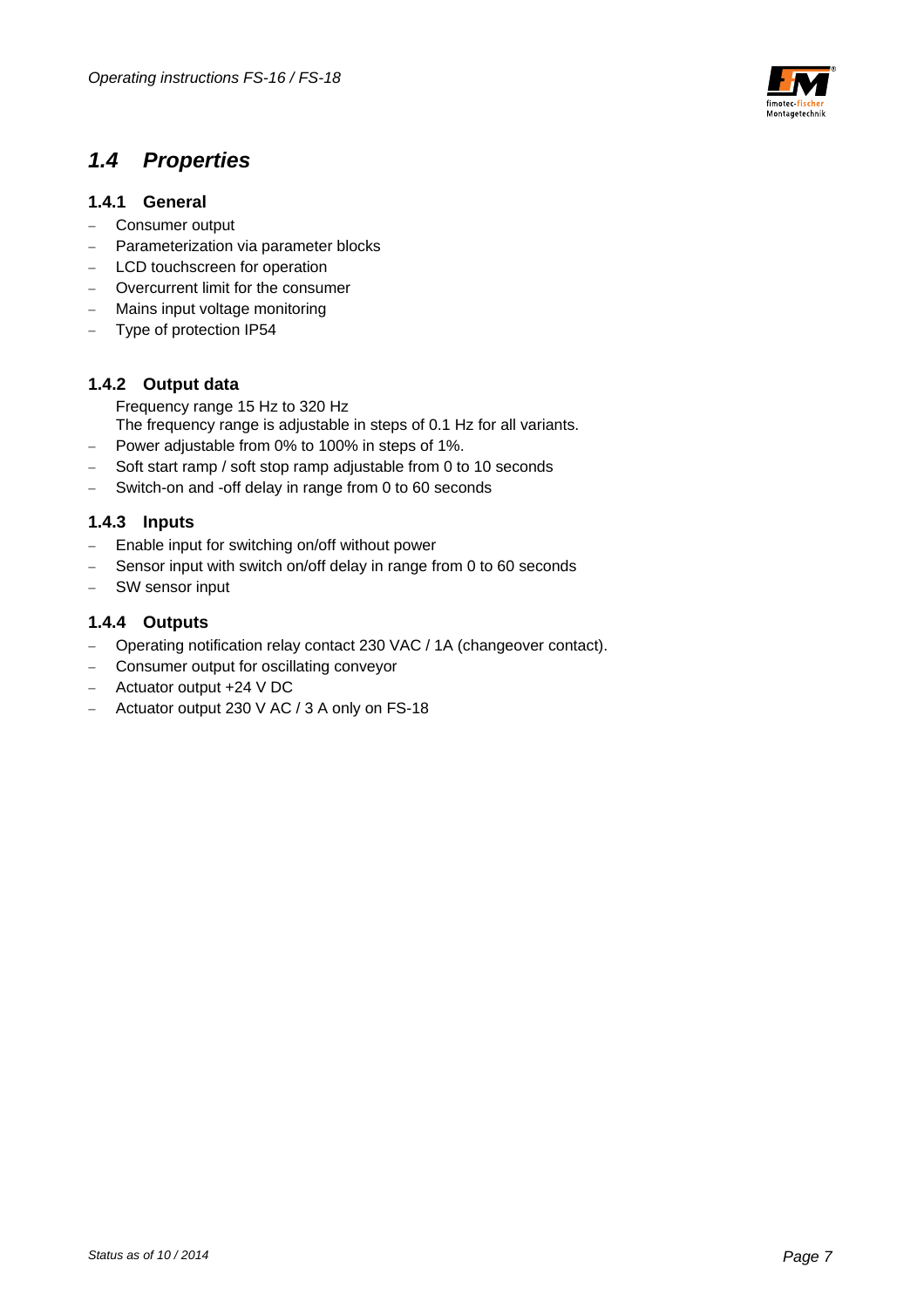

## **2 Safety information**

### *2.1 Intended use*

The FS-series devices are pieces of electrical equipment and are intended for use in supply mechanisms or automation systems. The devices are designed for the regulation and control of oscillating conveyor systems.

The electrical components listed here are called "devices" in the industrial parlance, but are not devices which can be used or connected or machines in the sense of the "Device safety law", the "EMC law" or the "EC Machinery Directive", but components. Only when these components are integrated in the construction of the machine manufacturer is the ultimate mode of operation defined.

The machine manufacturer is responsible for making sure that the construction meets the existing legal regulations.

### *2.2 Basic safety information*

The following warnings both serve for the personal safety of the user as well as the safety of the described products and the devices connected to them.

Non-observance can lead to death, serious bodily injury or property damage.

| ADANGER | Life-threatening danger due to electric shock!<br>Even after the device is put out of operation by disconnecting the voltage,                                                                                                                                                                                                   |
|---------|---------------------------------------------------------------------------------------------------------------------------------------------------------------------------------------------------------------------------------------------------------------------------------------------------------------------------------|
|         | there is still dangerous electrical voltage on the internal circuit parts.<br>Disconnect the device from the supply voltage before any intervention.<br>Before opening the device, wait for at least 5 minutes until the residual<br>voltage has dissipated.<br>Check to make sure there is no voltage before any intervention. |

- Only skilled electricians may work on electrical equipment.
- Before commissioning, make sure that the voltage supply agrees with the nominal values of the device.
- Check the electrical equipment of the machine regularly. Deficiencies, such as loose connections, damaged or scorched lines, must be fixed immediately.
- Observe the valid accident prevention and safety regulations for your application.
- In particular, observe both the general and the regional installation and safety regulations for working with dangerous voltages (e.g. EN 50178) as well as the regulations having to do with the proper use of tools and the use of personal safety equipment.
- The Emergency Stop mechanisms must remain in effect in all operating modes. Unlocking the Emergency Stop mechanisms must not result in uncontrolled reactivation.

#### **2.2.1 Transport and storage**

Problem-free and safe operation of this device require proper transport, storage, setup and installation, as well as careful operation and maintenance.

The device must be protected against mechanical impacts and vibrations during transport and storage. Protection against moisture, water and impermissible temperatures (see chapter 6 Technical data) must also be guaranteed.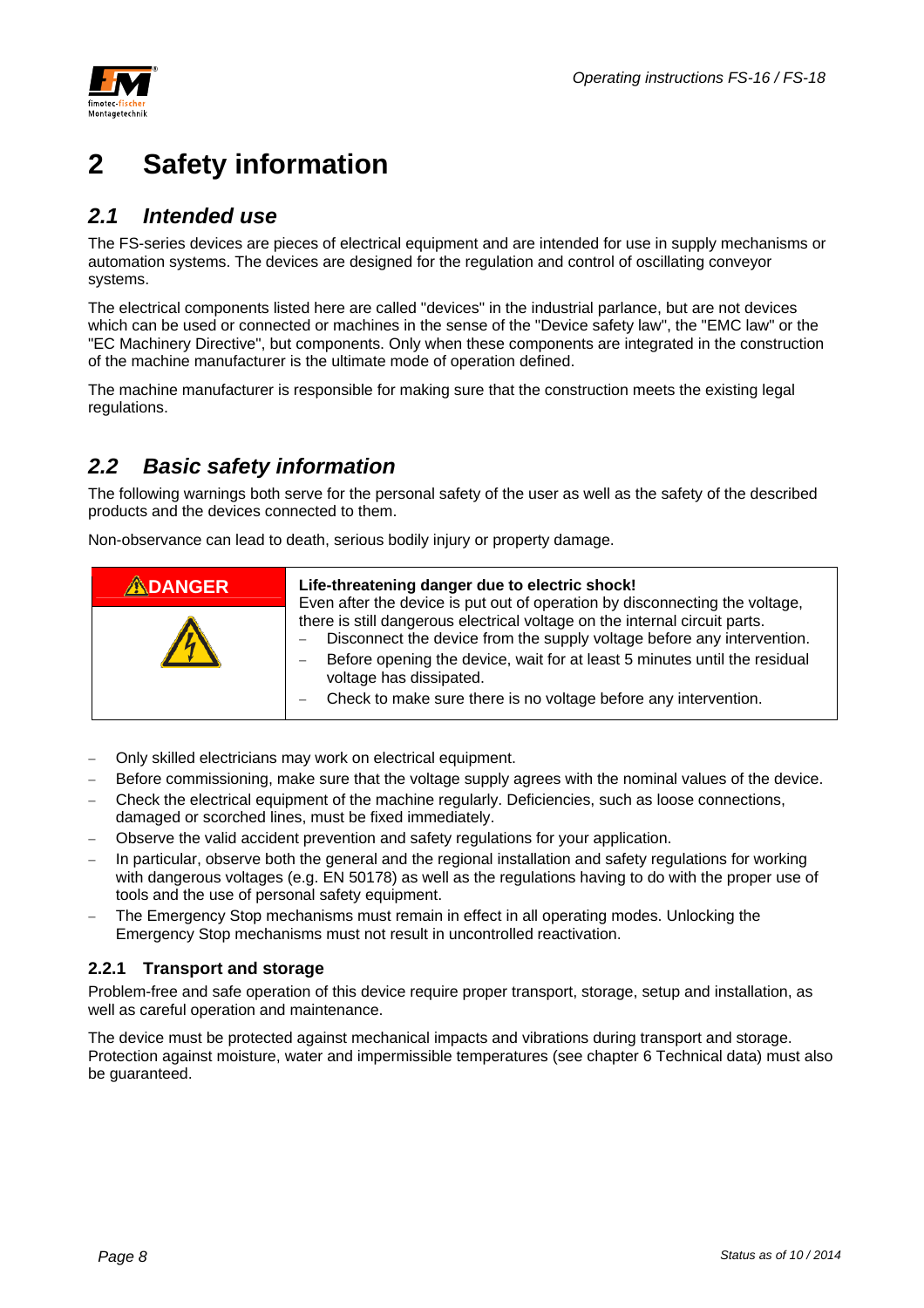

## **3 Installation**

**ATTENTION** If the device is not correctly connected, this can lead to the failure or complete destruction of the device (and the connected load).

### *3.1 Hardware installation*

The FS-16 and FS-18 devices are designed for external installation (outside of a control cabinet) and have IP54 protection.

If the device is mounted on a mounting plate made of metal, it can be installed with its entire area in contact with the plate or with spacers. If the device is mounted to a thermally non-conductive surface, it is to be mounted at a distance of at least 10 mm from its surface.

### *3.2 Mains connection*

The mains must be connected according to the valid regulations.

It is connected via the attached Schuko "**power**" plug.

All touchable, electrically conductive housing parts must be grounded according to the valid regulations.

The connection must be made with at least a 1.0 mm² line cross-section.

### *3.3 Oscillating conveyor connection*

This is connected via the "X11" socket.

- The pin assignments are as follows:
- **Pin 1** Connection for load
- **Pin 2** Connection for load
- **PE** Connection for the ground protection conductor

The oscillating conveyors are connected to these connections.

### *3.4 Fuse protection*

The fuse protection on the primary side depends on the line cross-section. However, it must be designed to have a D10 line protection switch at minimum.

The devices are also protected with internal fuses.

#### **Caution!:**

Leakage currents against PE might occur due to EMC-related suppressor components. These are harmless, however, when an industry-standard RCD switch is used with a tripping current of 0.3 A.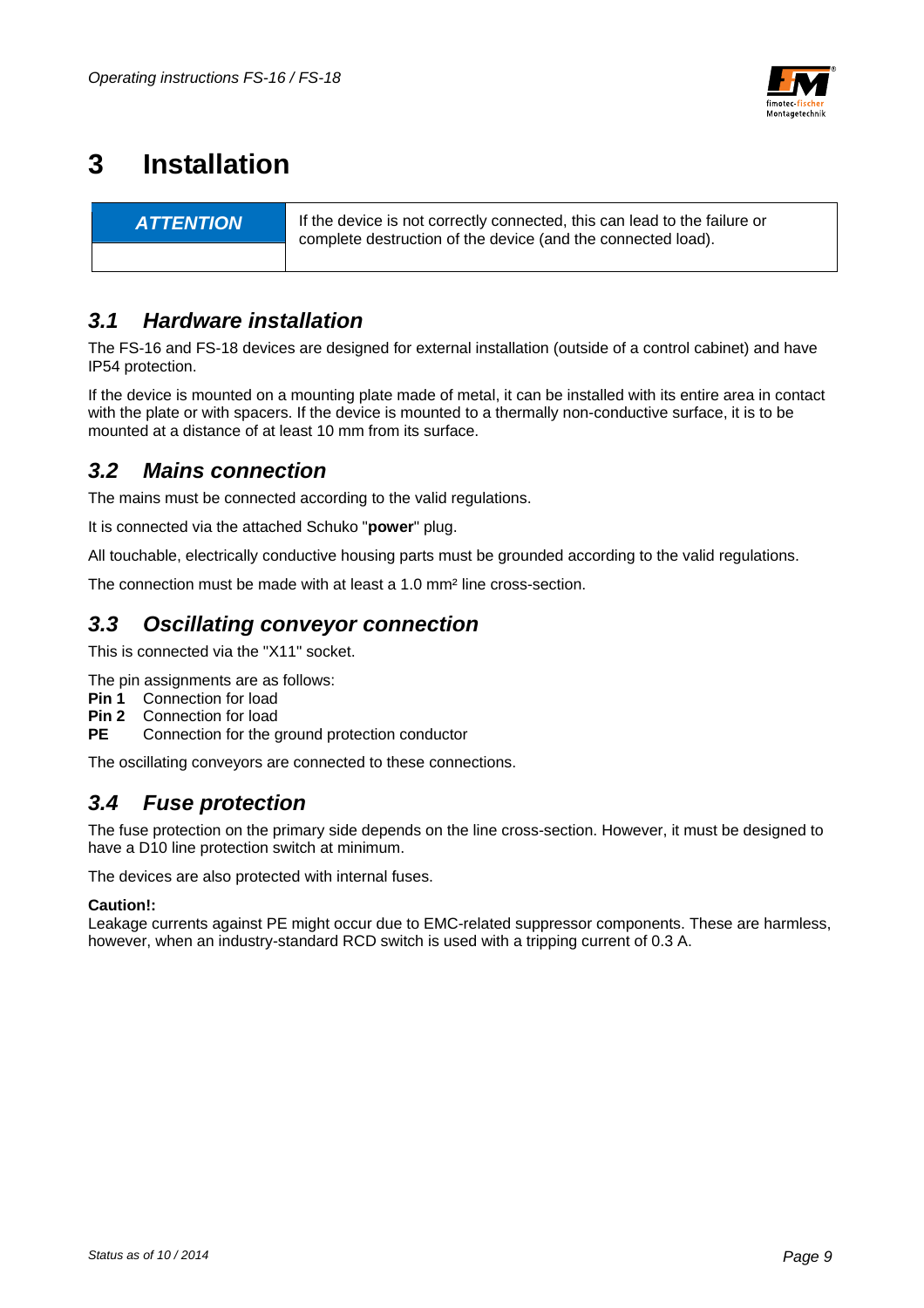

## **4 Operation**

The device is operated via a touchscreen. The corresponding function is executed by touching the respective field on the touchscreen with a finger or blunt object.

## *4.1 Explanation of the button and display fields*

| STATUS: READY *******        | Status display field                                                                                                                                                                                                                                                                                                                                                                                                                                                                                                                         |
|------------------------------|----------------------------------------------------------------------------------------------------------------------------------------------------------------------------------------------------------------------------------------------------------------------------------------------------------------------------------------------------------------------------------------------------------------------------------------------------------------------------------------------------------------------------------------------|
| <b>ON</b>                    | Button as switch<br><b>OFF</b>                                                                                                                                                                                                                                                                                                                                                                                                                                                                                                               |
| [MENUE]<br>INFO ]            | Button as push-button                                                                                                                                                                                                                                                                                                                                                                                                                                                                                                                        |
| Figure 1: Screen description |                                                                                                                                                                                                                                                                                                                                                                                                                                                                                                                                              |
| <b>Field</b>                 | <b>Definition</b>                                                                                                                                                                                                                                                                                                                                                                                                                                                                                                                            |
| Status display field         | In the status display field, the menu names and error messages are shown.                                                                                                                                                                                                                                                                                                                                                                                                                                                                    |
| <b>Button</b>                | The term "button" designates the display field on the touchscreen, via which the displayed<br>function is controlled.                                                                                                                                                                                                                                                                                                                                                                                                                        |
|                              | <b>Function: Button as switch:</b><br>If the button is not actuated as a switch, this is shown with a blue background (see<br>$\overline{\phantom{0}}$<br>"ON" button in Figure 1).<br>If the button is actuated as a switch, this is shown with a white background (see "OFF"<br>button in Figure 1).<br>The button (as a switch) works with positive button pressure. That means that when the<br>button is pushed by pressing on the touchscreen, the respective function is executed<br>immediately.<br>Function: Button as push-button: |
|                              | If the button is not actuated as a push-button, this is shown with a blue background<br>(see "INFO" and "MENU" buttons, Figure 1).<br>If the button is actuated as a push-button, this is shown as being "pressed" (shifted<br>$\overline{\phantom{m}}$<br>back) (see " $\Rightarrow$ " button Figure 1).                                                                                                                                                                                                                                    |
|                              | The button (as a push-button) works with negative button pressure. This means that when<br>the button is pressed, the respective function is only executed when the button is released<br>again.                                                                                                                                                                                                                                                                                                                                             |

| STATUS <sub>2</sub><br><b>OFF</b><br>$=$ CH182 $\parallel$ A $\parallel$ P2 OFF D | Display field with status<br>display<br>P2OFFI D                                                                                                                                                                                                                                        |  |
|-----------------------------------------------------------------------------------|-----------------------------------------------------------------------------------------------------------------------------------------------------------------------------------------------------------------------------------------------------------------------------------------|--|
| Figure 2 Display field with status display                                        |                                                                                                                                                                                                                                                                                         |  |
| <b>Field</b>                                                                      | <b>Definition</b>                                                                                                                                                                                                                                                                       |  |
| Display field with status<br>display:                                             | In this display field, the current status of the respective parameter is visualized.<br>If the status is "inactive", the contents are shown with a blue background.<br>$\qquad \qquad$<br>If the status is "active", the contents are shown with a white background.<br>$\qquad \qquad$ |  |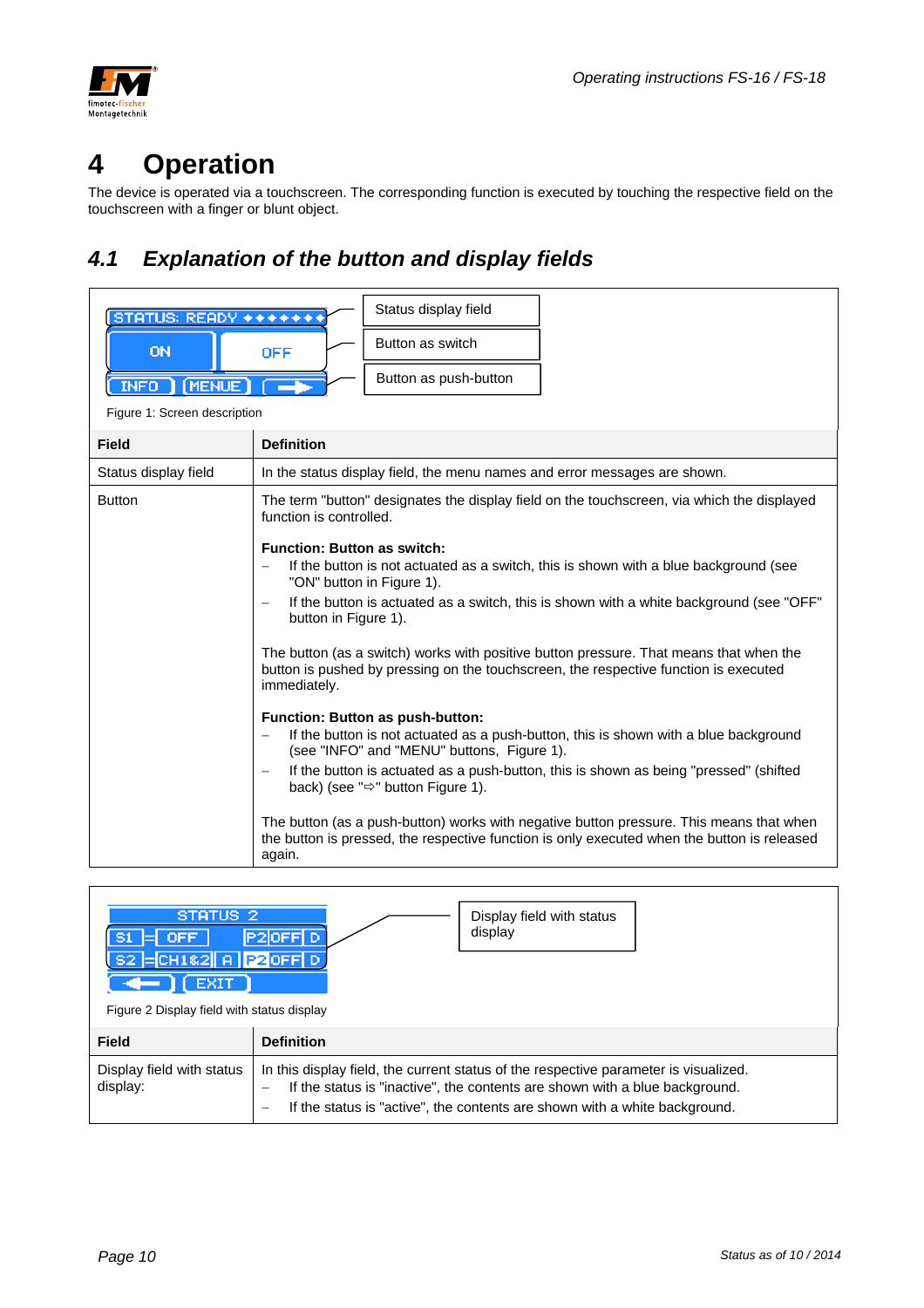

## *4.2 Description of the user levels*

In this chapter, the different user levels will be shown and described.

#### **4.2.1 Structure tree, main menu**

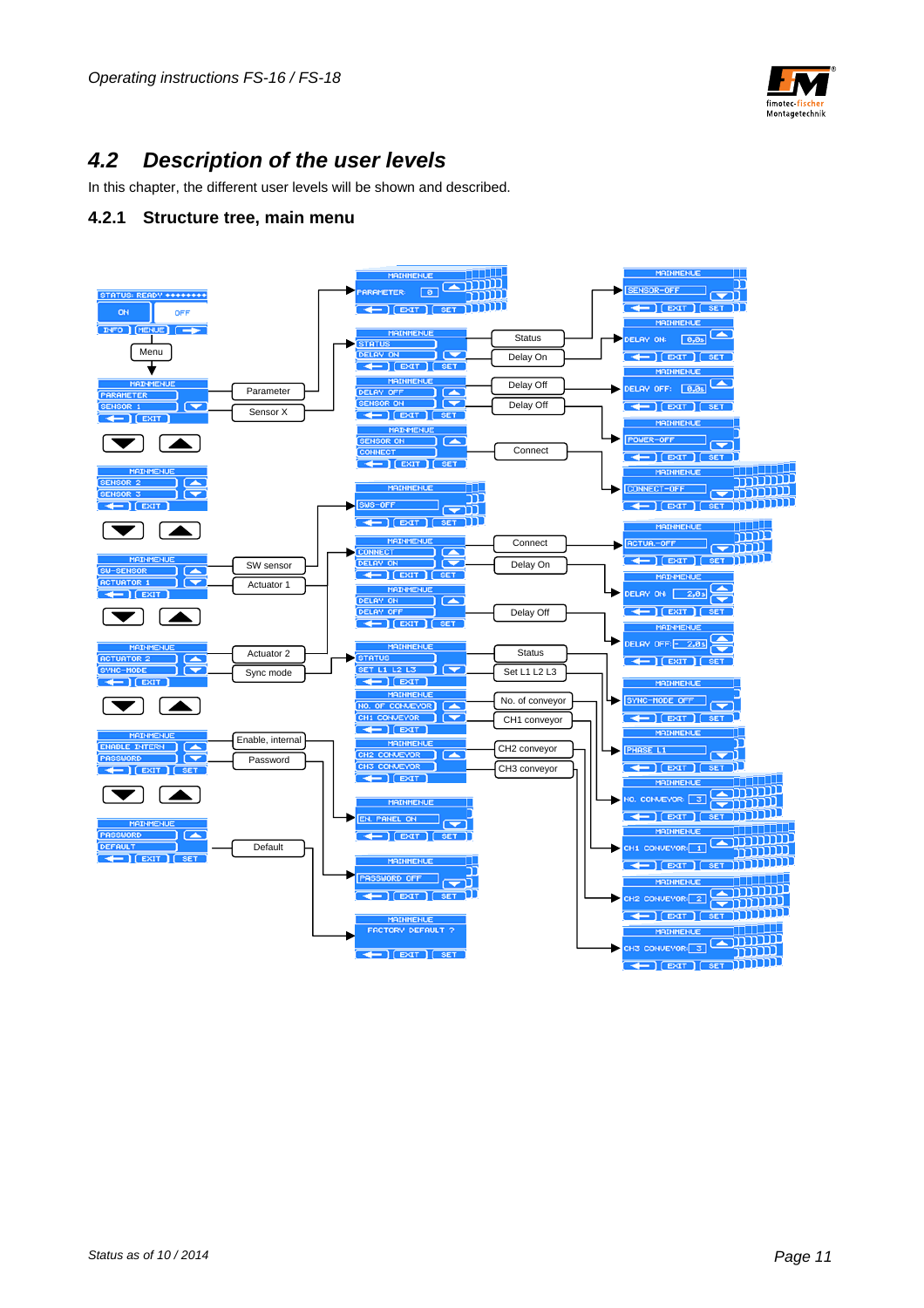

#### **Structure tree, channel menus 1, 2 and 3**



#### **4.2.2 Starting level**

On the starting level, the user can switch the FS-16/FS-18 on and off. The structure of this screen is described in Table 1.

| Screen display                                                             | <b>Description</b>                                                                                                                                                                                                                                                                                                         |  |
|----------------------------------------------------------------------------|----------------------------------------------------------------------------------------------------------------------------------------------------------------------------------------------------------------------------------------------------------------------------------------------------------------------------|--|
| STATUS: READY ********<br><b>ON</b><br><b>OFF</b><br>INFO   (MENUE)        | Status bar:<br>The status bar shows the status of the FS-16/FS-18.<br>Display: Ready for operation                                                                                                                                                                                                                         |  |
| STATUS: READY ********<br>ON<br><b>OFF</b><br>INFO (MENUE) (               | Status bar:<br>The stars represent external input signals.<br>External enable<br>٠<br>❖<br>Sensor 1<br>Sensor 2 <sup>1</sup><br>٠<br>Sensor 3 <sup>2</sup><br>$\bullet$<br>÷<br>External parameter line Bit0<br>External parameter line Bit1<br>÷<br>External parameter line Bit2<br>÷<br>External parameter line SET<br>÷ |  |
| STATUS: READY ********<br>ON<br><b>OFF</b><br>[MENUE]<br>INFO <sub>I</sub> | <b>ON/ OFF button:</b><br>The power outputs are activated via the ON button.<br>The power outputs are deactivated via the OFF button.<br>Display: ON button not actuated, OFF button actuated                                                                                                                              |  |
| STATUS: READY ********<br>ON<br><b>OFF</b><br>[MENUE]<br><b>INFO</b>       | <b>INFO</b> button:<br>Branching to the FS-16/FS-18 information screen.<br>Branching to the main menu.<br><b>MENU</b> button:<br>Branching to the user levels.<br>$\Rightarrow$ button:                                                                                                                                    |  |

Table 1: Starting level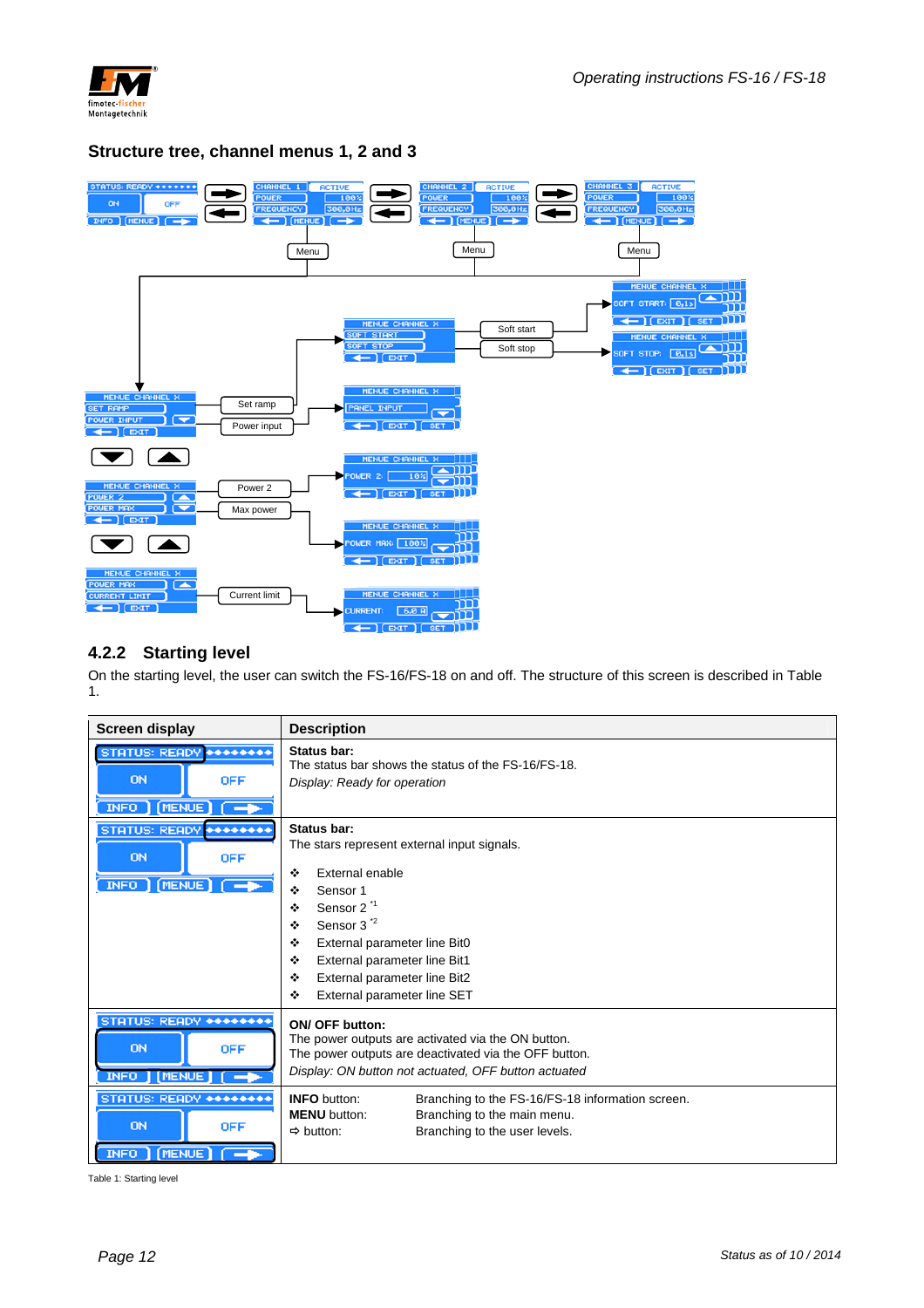

#### **4.2.3 User level, channels 1, 2, 3**

The user levels channel 1, channel 2 and channel 3 are identically structured. In the following Table 2, the structure is described based on the user level channel 1.

| <b>Screen display</b>                                                                                                      | <b>Description</b>                                                                            |                                                                                                                                      |                                                   |
|----------------------------------------------------------------------------------------------------------------------------|-----------------------------------------------------------------------------------------------|--------------------------------------------------------------------------------------------------------------------------------------|---------------------------------------------------|
| CHANNEL 1<br><b>ACTIVE</b><br>100%<br>POWER<br><b>FREQUENCY</b><br>300,0Hz<br>$\leftarrow$ (MENUE)<br>г—⊭                  | Display field:<br>Shows the name of the user level.                                           |                                                                                                                                      |                                                   |
| CHANNEL 1<br><b>ACTIVE</b><br>POWER<br>100%<br><b>FREQUENCY</b><br>300,0Hz<br>$\leftarrow$ (MENUE)<br><b>C-P</b>           | <b>ACTIVE</b> button:<br>Button for activating the channel.<br>Display: channel is not active |                                                                                                                                      |                                                   |
| CHANNEL 1<br><b>ACTIVE</b><br><b>POWER</b><br>100%<br><b>FREQUENCY</b><br>300,0Hz<br>$\leftarrow$ (MENUE)<br>$\rightarrow$ | <b>ACTIVE button:</b><br>Button for activating the channel.<br>Display: channel is active     |                                                                                                                                      |                                                   |
| CHANNEL 1<br><b>ACTIVE</b><br>POWER<br>100%<br><b>FREQUENCY</b><br>300,0Hz<br>[MENUE]<br><b>1 - 1 -</b><br>╼               | <b>POWER</b> button:<br><b>FREQUENCY button:</b>                                              | Is branched to the screen for specifying the capacity.<br>Is branched to the screen for specifying the nominal frequency.            |                                                   |
| CHANNEL 1<br><b>ACTIVE</b><br>POWER<br>100%<br>300,0Hz<br><b>FREQUENCY</b><br>$\leftarrow$ (MENUE)                         | Display fields:<br>$0-100 \%$<br>15-320 Hz:<br>15-320 Hz:<br>20-320 Hz:                       | Display of the current capacity after enable signal.<br>Display of the current nominal frequency<br>Variant Solo/Duo<br>Variant Trio | channels 1 and 2<br>channel 1<br>Channels 2 and 3 |
| CHANNEL 1<br><b>ACTIVE</b><br>POWER<br>100%<br><b>FREQUENCY</b><br>300,0Hz<br>[MENUE]<br>÷<br>$\leftarrow$                 | $\Leftrightarrow$ button:<br><b>MENU</b> button:<br>$\Rightarrow$ button:                     | Branching to the previous level.<br>Branching to the channel menu.<br>Branching to the next level.                                   |                                                   |

Table 2: Display of user levels channels 1, 2 and 3

#### 4.2.3.1 Capacity, nominal value specification

In this menu, the capacity can be set via the touchscreen.

| Screen display                                                                                                               | <b>Description</b>                                                                                                                                                                                                                                                                                                      |  |
|------------------------------------------------------------------------------------------------------------------------------|-------------------------------------------------------------------------------------------------------------------------------------------------------------------------------------------------------------------------------------------------------------------------------------------------------------------------|--|
| STATUS: READY *******<br>ON<br><b>OFF</b><br>INFO MENUE                                                                      | Set the capacity: On the main screen, press the $\Rightarrow$ button.<br>Press once to change channel 1.<br>$\overline{\phantom{0}}$<br>Press twice to change channel 2.<br>Press three times to change channel 3.                                                                                                      |  |
| <b>CHANNEL</b><br><b>ACTIVE</b><br>100%<br><b>POWER</b><br><b>FREQUENCY</b><br>300,0Hz<br>$\leftarrow$ (MENUE) $\rightarrow$ | Now the screen shown on the left appears for channel 1, 2 or 3.<br>Call up screen for the power: Press the POWER button.                                                                                                                                                                                                |  |
| <b>CHANNEL X</b><br>POWER:<br>100<br><b>EXIT</b><br><b>SET</b>                                                               | To increase power: Press or hold the $\triangle$ button.<br>To reduce power: Press or hold the $\nabla$ button.<br>Attention: If the maximum capacity "POWER MAX" is limited in the channel menu, this limit is the<br>maximum for 100%.<br>Then the following function applies: Capacity $0 - \leq (POWER MAX)$ value. |  |
| CHANNEL X<br>100%<br>POWER:                                                                                                  | Once input has been made, the value is saved by pressing the SET button and the window is<br>closed.                                                                                                                                                                                                                    |  |

Table 3: Capacity nominal value specification menu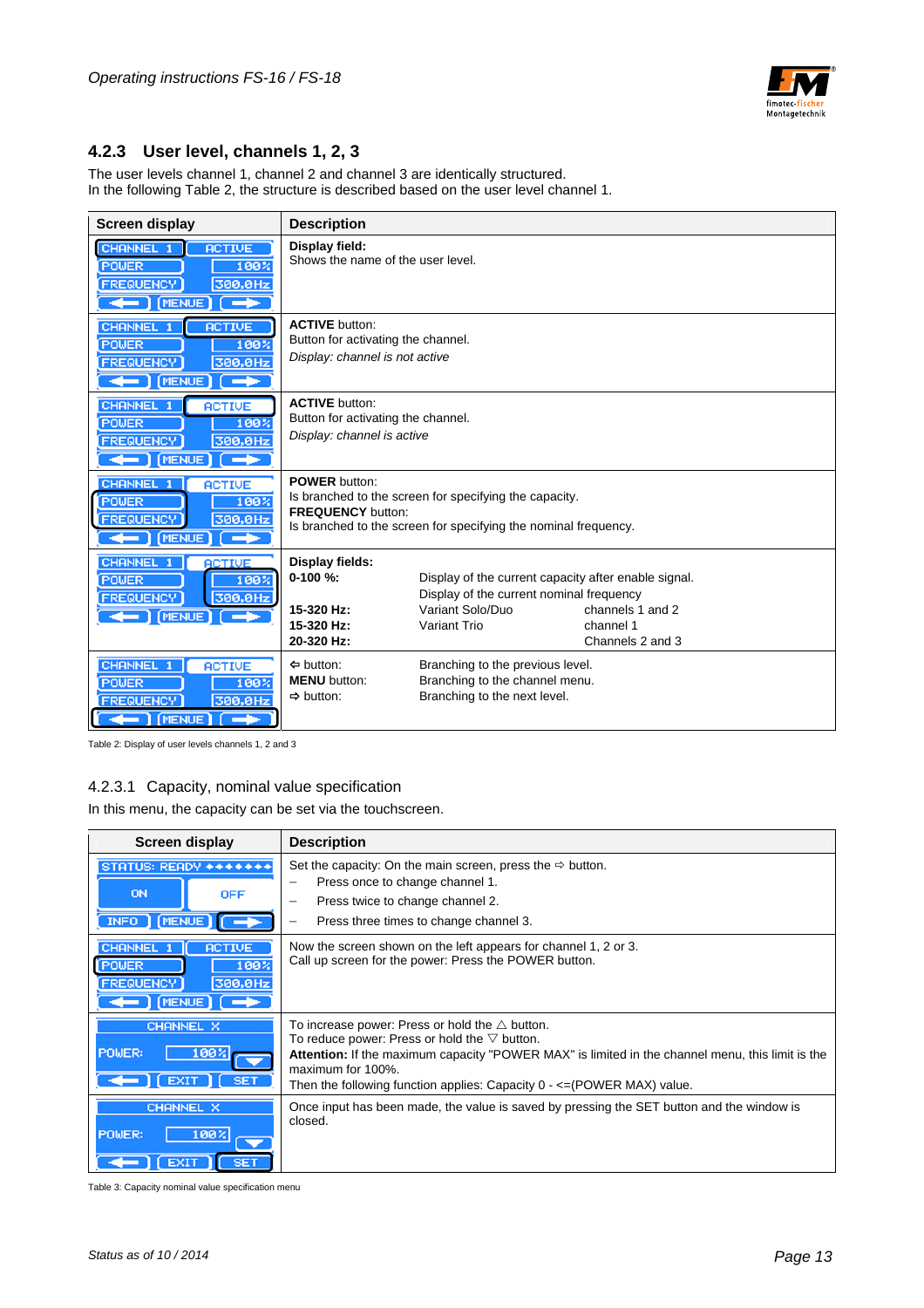

#### 4.2.3.2 Nominal frequency specification

In this menu, the nominal frequency can be set via the touchscreen.

| <b>Screen display</b>                                                                                                                   | <b>Description</b>                                                                                                                                                                                               |
|-----------------------------------------------------------------------------------------------------------------------------------------|------------------------------------------------------------------------------------------------------------------------------------------------------------------------------------------------------------------|
| STATUS: READY *******<br>ON<br><b>OFF</b><br>INFO   MENUE                                                                               | Set nominal frequency: On the main screen, press the $\Rightarrow$ button.<br>Press once to change channel 1.<br>Press twice to change channel 2.<br>Press three times to change channel 3.                      |
| <b>CHANNEL</b><br><b>ACTIVE</b><br>100 <sub>2</sub><br><b>POWER</b><br>300,0Hz<br><b>FREQUENCY</b><br>$\leftarrow$ MENUE) $\rightarrow$ | Now the screen shown on the left appears for channel 1.<br>Call up screen for the frequency: Press the FREQUENCY button.                                                                                         |
| CHANNEL X<br>300,0Hz<br>FREQ:<br><b>SET</b><br><b>EXIT</b>                                                                              | Frequency increase: Press or hold the $\triangle$ button.<br>Frequency reduction: Press or hold the $\nabla$ button.<br>Specification of the nominal frequency from 15/20 - 320 Hz; Resolution: Steps of 0.1 Hz. |
| <b>CHANNEL X</b><br>300,0Hz<br>FREQ:<br><b>SET</b><br><b>EXIT</b>                                                                       | Save nominal value: Pressing the SET button saves it.<br>The window will close.                                                                                                                                  |

Table 4: Nominal frequency specification menu

#### **4.2.4 User level status 1**

The "Status 1" screen shows the channel properties. The parameters are described in Table 5.

| Screen display                                                              | <b>Description</b>                          |                                                                                                                                               |                                                                                                                                    |
|-----------------------------------------------------------------------------|---------------------------------------------|-----------------------------------------------------------------------------------------------------------------------------------------------|------------------------------------------------------------------------------------------------------------------------------------|
| STATUS <sub>1</sub><br>CH1: <b>ACT RUN INT</b><br>A1&2<br>EXIT <sup>1</sup> | Display field:                              | Shows the name of the user level.                                                                                                             |                                                                                                                                    |
| STATUS <sub>1</sub><br>CH1: RET RUN INT<br>▼<br>A1&2<br>EXIT <sup>1</sup>   | <b>CH1:</b>                                 | Status display for channel 1                                                                                                                  |                                                                                                                                    |
| STATUS <sub>1</sub><br>CH1: RCT RUN INT<br>A1&2<br>▼<br><b>EXIT</b>         | ACT:<br>RUN:<br><b>INT/EXT</b><br>$A1/A2$ : | Channel 1 activated/not activated.<br>RUN active/ RUN inactive.<br>Capacity specification<br>INTERNAL/EXTERNAL.<br>Link with actuator output. | Display: channel activated<br>Display: output not active<br>Display: internal<br>Display: CH1 linked with actuators 1<br>and $2$ . |

Table 5: Display status 1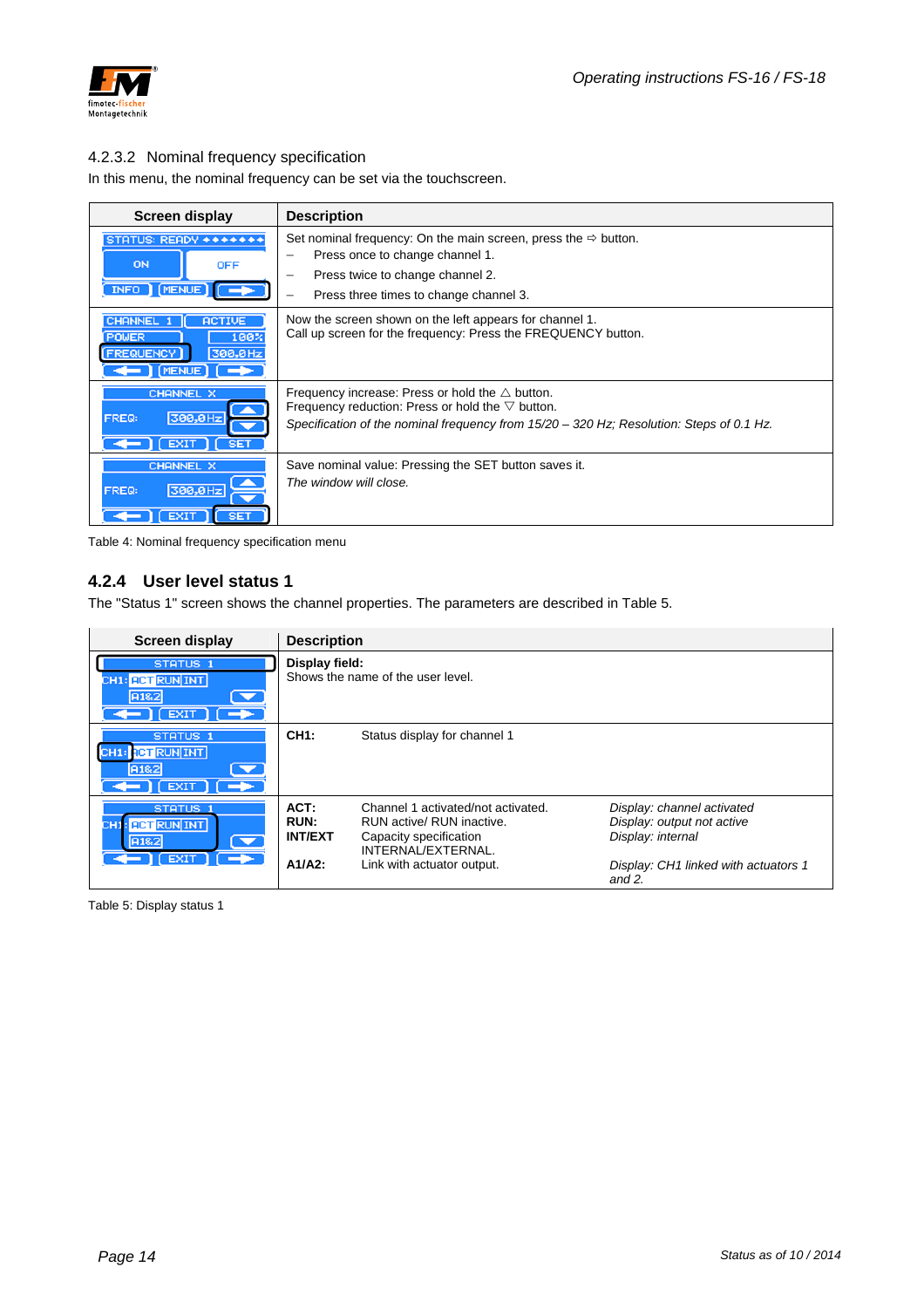

### **4.2.5 User level status 2**

The "Status 2" screen shows the sensor links and settings. The structure of the "Status 2" screen is described in Table 6.

| Screen display                                                                                 | <b>Description</b>                                                      |                                                                     |          |                                                   |  |  |  |
|------------------------------------------------------------------------------------------------|-------------------------------------------------------------------------|---------------------------------------------------------------------|----------|---------------------------------------------------|--|--|--|
| STATUS <sub>2</sub><br>$ST = CH1$ $11$<br>OFF[P2] D<br>$\blacktriangledown$<br>$\Gamma$ [ EXIT | Display field:<br>Shows the name of the user level.                     |                                                                     |          |                                                   |  |  |  |
| STATUS <sub>2</sub><br>$SI = CH1   A1$                                                         | S1:                                                                     | Sensor status display                                               | Display: | S1-> Sensor1<br>Sensor not active                 |  |  |  |
| OFF[P2]D<br><b>EXIT</b>                                                                        | CH1, CH2 <sup>-1</sup> , CH3 <sup>-2</sup> ,<br>$S1, S21, S32, A1, A22$ | Shows the link with sensor 1.                                       | Display: | Sensor 1 linked with channel 1<br>and actuator 1. |  |  |  |
|                                                                                                | <b>OFF, N.O., N.C.</b>                                                  | Sensor setting status                                               |          | Display: Sensor 1 OFF (switched off)              |  |  |  |
|                                                                                                | P <sub>2</sub>                                                          | Second nominal value spec.                                          |          | Display: Power 2 active                           |  |  |  |
|                                                                                                | D                                                                       | Time delay                                                          | Display: | Time delay active                                 |  |  |  |
| STATUS <sub>2</sub><br>$SI = CH1$ $RI$<br>OFF[P2] D<br><b>EXIT</b>                             | $\nabla$ button                                                         | Branching to next sensor status                                     | $*1, *2$ |                                                   |  |  |  |
| STATUS <sub>2</sub><br>SWS = CH1 MAX                                                           | <b>SWS</b>                                                              | Sensor status display                                               | Display: | SWS<br>Sensor not active                          |  |  |  |
| ExIT                                                                                           | OFF, CH1, CH2,<br>CH <sub>3</sub>                                       | Indicates the assignment for<br>the oscillation amplitude<br>sensor |          | Display: Assignment channel 1                     |  |  |  |
|                                                                                                | <b>MIN, MAX</b>                                                         | Display for control range<br>overshoot.                             |          | Display: Control range at maximum                 |  |  |  |
| STATUS <sub>2</sub><br>SWS-CH1 MAX<br><b>EXIT</b>                                              | $\Leftrightarrow$ button:<br><b>Exit button:</b>                        | Branching to the previous level.<br>Branching to start screen.      |          |                                                   |  |  |  |

Table 6: Display status 2

#### **4.2.6 User level status 3**

The "Status 3" screen shows the operating hours counter and the piece counter. The structure of the "Status 3" screen is described in Table 7.

| <b>Screen display</b>                                                                                           | <b>Description</b>                                  |                                                                                                    |
|-----------------------------------------------------------------------------------------------------------------|-----------------------------------------------------|----------------------------------------------------------------------------------------------------|
| STATUS <sub>3</sub><br>999999h<br>FS16:<br>CH <sub>1</sub> :<br>999999h<br>$\blacktriangledown$<br>$[$ EXIT $]$ | Display field:<br>Shows the name of the user level. |                                                                                                    |
| <b>STATUS 3</b>                                                                                                 | <b>FS-16:</b>                                       | Indicates the operating hours during which the device was switched on.                             |
| 999999h<br>FS16:<br>CH <sub>1</sub> :<br>999999h<br>EXIT ]                                                      | <b>CH1:</b>                                         | Indicates the operating hours during which channel 1 was active.                                   |
| STATUS <sub>3</sub><br>999999h<br>FS16:<br>999999h<br>CH <sub>1</sub> :<br>[EXIT]                               | $\nabla$ button                                     | Branching to next level                                                                            |
| <b>STATUS 3</b><br>QUANTITY<br>99999999<br>EXIT <sub></sub>                                                     | <b>QUANTITY</b>                                     | Indicates the total piece number that the sensor counted. Reset only<br>possible in the main menu. |
| <b>STATUS 3</b>                                                                                                 | <b>QUANTITY</b>                                     | Piece counter with reset function.                                                                 |
| <b>QUANTITY</b><br>$\blacktriangle$<br>99999999 (RESET<br>E XIT                                                 | $\Leftrightarrow$ button:<br><b>Exit button:</b>    | Branching to the previous level.<br>Branching to start screen.                                     |

Table 7 Status 3 display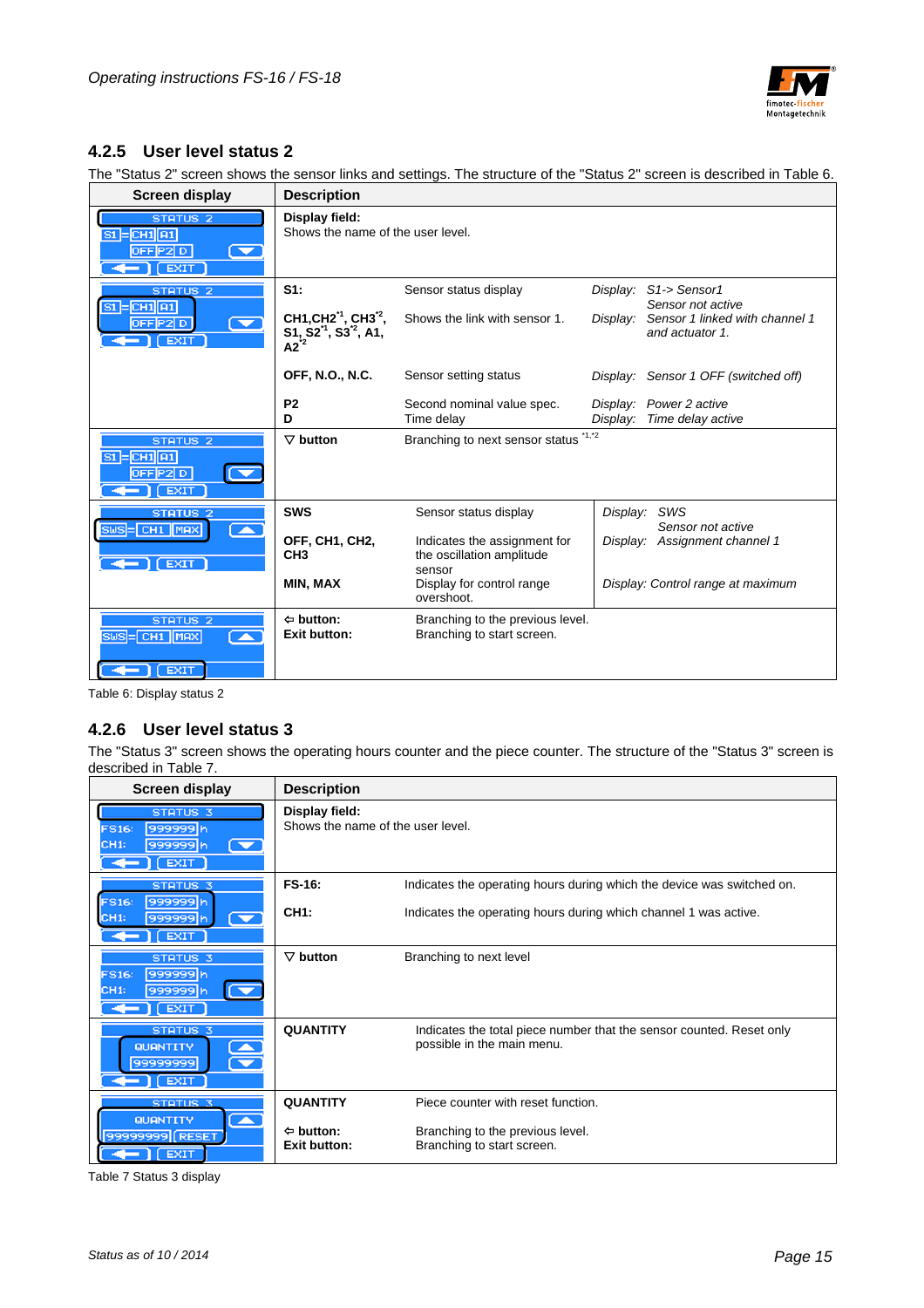

## *Menu description*

### **4.2.7 Main menu**

| <b>Screen display</b>                                                                                                           | <b>Button</b>                                  | <b>Screen display</b>                                                                                                                                                                                        |  |  |
|---------------------------------------------------------------------------------------------------------------------------------|------------------------------------------------|--------------------------------------------------------------------------------------------------------------------------------------------------------------------------------------------------------------|--|--|
| STATUS: READY *******<br><b>ON</b><br><b>OFF</b><br>INFO ] (MENUE)<br>-                                                         | <b>MENU</b>                                    | Call up the main menu: Press the MENU button.                                                                                                                                                                |  |  |
| <b>MAINMENUE</b><br><b>PARAMETER</b><br><b>SENSOR 1</b><br>$\blacktriangledown$<br>$\leftarrow$ [ EXIT                          | Parameter<br>(PARAMETER)                       | <b>MAINMENUE</b><br>The FS-16/FS-18 has eight<br>parameter blocks (0-7) in which<br><b>PARAMETER:</b><br>ø<br>different settings are stored and can<br>be called up again.<br><b>EXIT</b><br>-<br><b>SET</b> |  |  |
| <b>MAINMENUE</b><br>SENSOR 1<br>SW-SENSOR<br>$\leftarrow$ $\leftarrow$ $\leftarrow$ $\leftarrow$                                | Sensor 1<br>(SENSOR 1)                         | For branching to sensor menu, see section 4.2.8.                                                                                                                                                             |  |  |
| <b>MAINMENUE</b><br>SW-SENSOR<br>PIECE COUNTER<br>$\leftarrow$ $\left($ EXIT                                                    | Oscillation amplitude<br>sensor<br>(SW SENSOR) | For branching to sensor menu, see section 4.2.9.                                                                                                                                                             |  |  |
| <b>MAINMENUE</b><br>PIECE COUNTER<br><b>ACTUATOR 1</b><br>$\leftarrow$ $\leftarrow$ $\leftarrow$                                | Piece counter<br>(PIECE COUNTER)               | For branching to the piece counter menu, see section 4.2.10                                                                                                                                                  |  |  |
| <b>MAINMENUE</b><br><b>ACTUATOR 1</b><br><b>ENABLE</b><br>$\leftarrow$ $\leftarrow$ $\leftarrow$                                | Actuator 1<br>(ACTUATOR 1)                     | For branching to actuator menu, see section 4.2.11.                                                                                                                                                          |  |  |
| <b>MAINMENUE</b><br><b>ENABLE</b><br><b>PASSWORD</b><br>$\leftarrow$ $\left(\text{exit}\right)$<br><b>SET</b>                   | Enable<br>(ENABLE)                             | For branching to enable menu, see section 4.2.12.                                                                                                                                                            |  |  |
| <b>MAINMENUE</b><br>PASSWORD<br>$\overline{\phantom{a}}$<br><b>DEFAULT</b><br>$\leftarrow$ [EXIT]<br>SET                        | Password<br>(PASSWORD)                         | For branching to password menu, see section 4.2.13.                                                                                                                                                          |  |  |
| <b>MAINMENUE</b><br>PASSWORD<br>$\blacktriangleright$<br><b>DEFAULT</b><br>$\leftarrow$ $\left  \right $ [ EXIT ]<br><b>SET</b> | <b>Factory settings</b><br>(DEFAULT)           | <b>MAINMENUE</b><br>Query whether the current settings<br>should really be reset to the factory<br>FACTORY DEFAULT ?<br>settings.<br>$\leftarrow$ [EXIT]<br><b>SET</b>                                       |  |  |

Table 8: Main menu

#### 4.2.7.1 FS-16/ FS-18 (SW Sensor / Actuator 1)

A socket is available for the actuator and SW sensor of FS-16/FS-18. The socket function can be defined via the main menu.

| Screen display                                                         | <b>Button</b>                         | <b>Screen display</b> |
|------------------------------------------------------------------------|---------------------------------------|-----------------------|
| <b>MAINMENUE</b><br>SW-SENSOR<br>∽<br><b>ACTUATOR 1</b><br><b>EXIT</b> | <b>SW SENSOR</b><br><b>ACTUATOR 1</b> |                       |

Table 9: SW Sensor / Actuator 1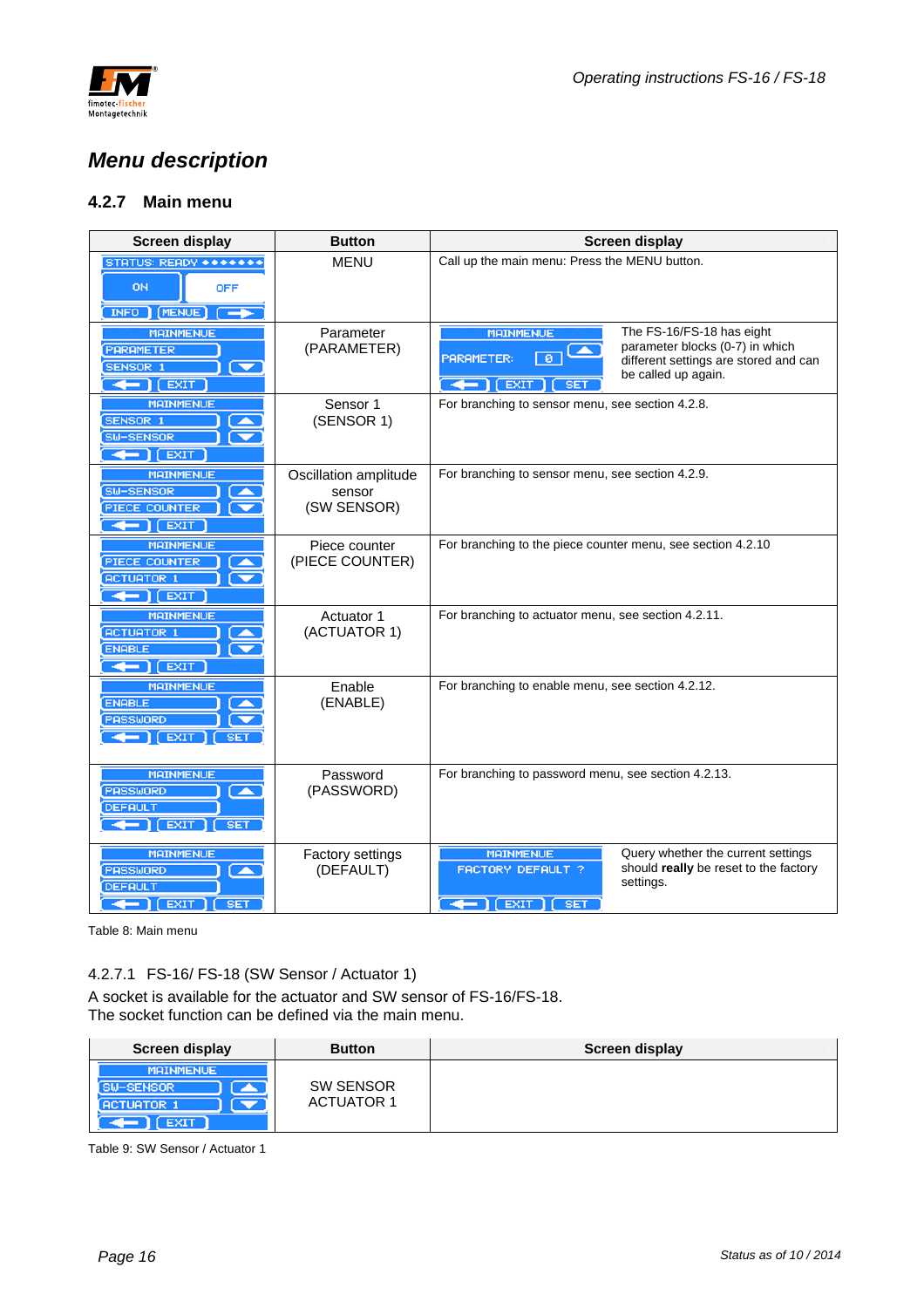

#### **4.2.8 Sensor menu**

The following Table 10 shows the structure.

| <b>Screen display</b>                                                                                                                | <b>Button</b>                   |                                                                                        | <b>Screen display</b>                                                                                                                        |
|--------------------------------------------------------------------------------------------------------------------------------------|---------------------------------|----------------------------------------------------------------------------------------|----------------------------------------------------------------------------------------------------------------------------------------------|
| STATUS: READY *******<br><b>ON</b><br><b>OFF</b><br>INFO   MENUE                                                                     | <b>MENU</b>                     | Press the MENU button.                                                                 |                                                                                                                                              |
| <b>MAINMENUE</b><br><b>SENSOR 1</b><br>SW-SENSOR<br>$\leftarrow$ $\left  \right $ [ EXIT                                             | <b>SENSOR 1</b>                 | Press button $\nabla$ , until the desired sensor appears.<br>Select the desired sensor |                                                                                                                                              |
| <b>MAINMENUE</b><br><b>STATUS</b><br>DELAY ON<br>$\leftarrow$ $\left($ EXIT $\right)$ $\left($ SET                                   | Status<br>(STATUS)              | <b>MAINMENUE</b><br>SENSOR-OFF<br>EXIT <sub></sub><br><b>SET</b>                       | Sensor input not active                                                                                                                      |
|                                                                                                                                      |                                 | <b>MAINMENUE</b><br>SENSOR-N.O.<br><b>EXIT</b><br>SE <sub>1</sub>                      | Sensor input active<br>Switching status N.O. "normally<br>open", active when contact closed                                                  |
|                                                                                                                                      |                                 | <b>MAINMENUE</b><br>SENSOR-N.C.<br>$\leftarrow$ $\left[\right]$ [ EXIT<br><b>SET</b>   | Sensor input active<br>Switching status N.C. "normally<br>closed", active when contact open                                                  |
| <b>MAINMENUE</b><br><b>DELAY ON</b><br><b>DELAY OFF</b><br>$\leftarrow$ [EXIT ]<br><b>SE</b>                                         | On delay<br>(DELAY ON)          | <b>MAINMENUE</b><br>DELAY ON:<br>0,0s<br><b>EXIT</b><br>$\leftarrow$<br><b>SET</b>     | On delay setting (setting range 0.0 s<br>$-60.0 s$                                                                                           |
| <b>MAINMENUE</b><br><b>DELAY OFF</b><br><b>SENSOR ON</b><br>$\leftarrow$ $\left[\right]$ [ EXIT $\left[\right]$<br>SET               | Off delay<br>(DELAY OFF)        | <b>MAINMENUE</b><br>$\sqrt{0.05}$<br>DELAY OFF:<br>$1$ (EXIT<br><b>SET</b>             | Off delay setting<br>(setting range $0.0 s - 60.0 s$ )                                                                                       |
| <b>MAINMENUE</b><br><b>SENSOR ON</b><br>$\blacktriangleright$<br><b>CONNECT</b><br>$\leftarrow$ $\left($ EXIT $\right)$ $\left($ SET | Sensor is active<br>(SENSOR ON) | <b>MAINMENUE</b><br>POWER-OFF<br>[EXIT]<br><b>SET</b>                                  | When the sensor is active, the<br>power of the defined channel 1,<br>channel 2 or channels 1&2 are<br>reduced to zero.                       |
|                                                                                                                                      |                                 | <b>MAINMENUE</b><br>POWER 2-ON<br><b>EXIT</b><br>SE <sub>1</sub><br>╺╺                 | When the sensor is active, the<br>power from the defined channel 1,<br>channel 2 or channels 1&2 are<br>adapted to the specified setpoint 2. |
| <b>MAINMENUE</b><br><b>SENSOR ON</b><br>◚<br><b>CONNECT</b><br>$\leftarrow$ [EXIT] [ SET                                             | Link (CONNECT)                  | <b>MAINMENUE</b><br>CONNECT-OFF<br>$\leftarrow$ $\left($ EXIT $\right)$<br><b>SET</b>  | Sensor X has a link.                                                                                                                         |
|                                                                                                                                      |                                 | <b>MAINMENUE</b><br>CHANNEL-1<br>$\leftarrow$ [EXIT ]<br>SE <sub>1</sub>               | Sensor X is linked with channel 1.                                                                                                           |

Table 10: Sensor menu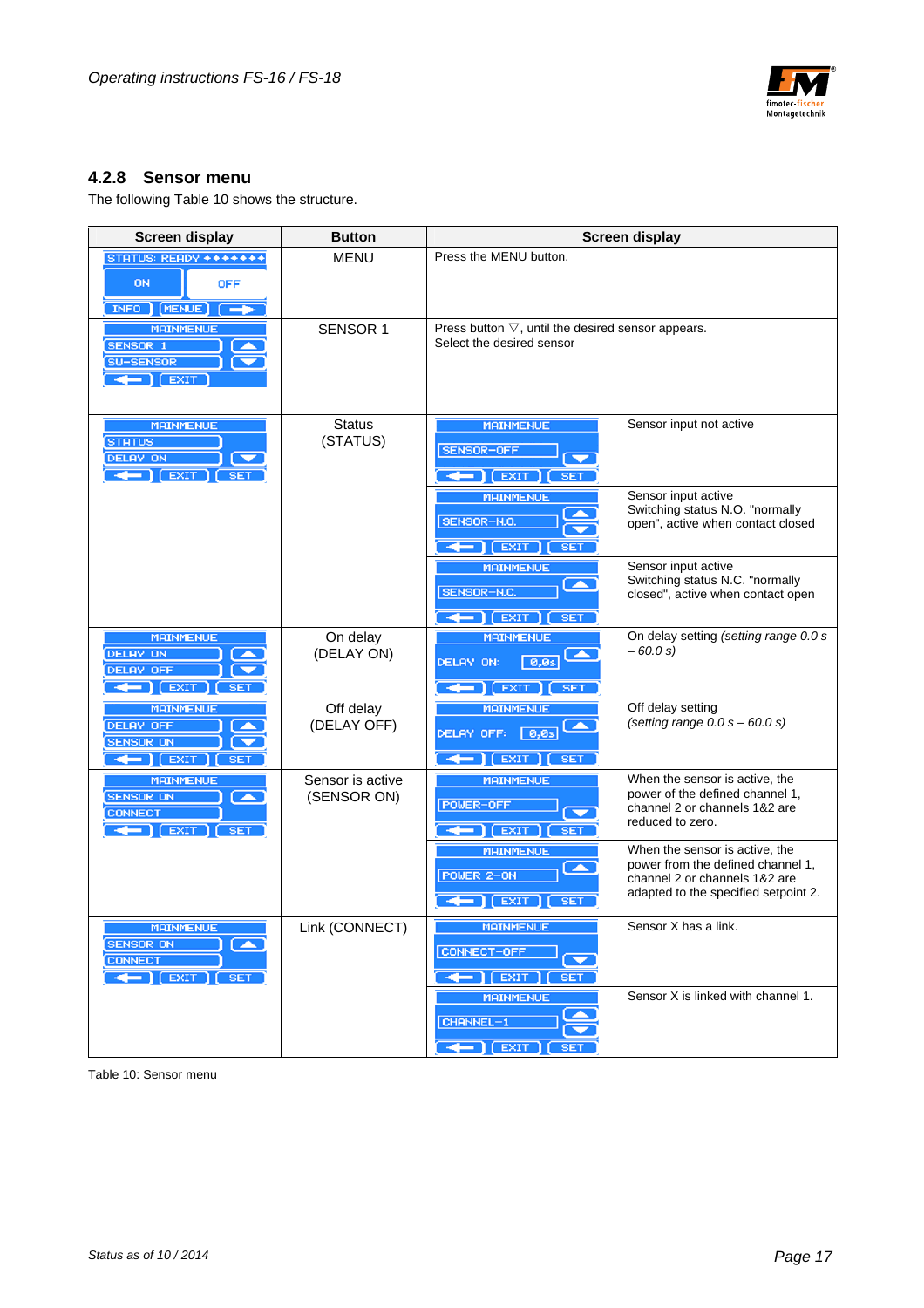

#### **4.2.9 Oscillation amplitude sensor menu**

The following Table 11 shows the structure.

| Screen display                                            | <b>Button</b>           | Screen display                                                                                                |  |  |  |
|-----------------------------------------------------------|-------------------------|---------------------------------------------------------------------------------------------------------------|--|--|--|
| STATUS: READY *******<br>ON<br><b>OFF</b><br>INFO MENUE - | <b>MENU</b>             | Press the MENU button.                                                                                        |  |  |  |
| <b>MAINMENUE</b><br>SW-SENSOR<br>┻                        | SW SENSOR <sup>72</sup> | Press the $\nabla$ button until "SW SENSOR" appears.<br>Press button, select SW sensor.                       |  |  |  |
| <b>PIECE COUNTER</b><br>$\Gamma$ [ EXIT ]                 |                         | SW sensor not active.<br><b>MAINMENUE</b><br>SWS-OFF<br>$\overline{\phantom{a}}$<br><b>EXIT</b><br><b>SET</b> |  |  |  |
|                                                           |                         | SW sensor linked to channel 1<br><b>MAINMENUE</b><br>SWS-CHANNEL 1<br>▼<br><b>SET</b><br><b>EXIT</b>          |  |  |  |

Table 11: Oscillation amplitude sensor menu

#### 4.2.9.1 Oscillation amplitude sensor function

For this procedure, it is assumed that the parameters for the oscillating conveyor are correctly set.

#### **Procedure:**

- 1. Switch off FS-16/FS-18 power output with the OFF button.
- 2. Connect the oscillation amplitude sensor from the company FFM (article designation SWS-01) to the FS-16/FS-18.
- 3. In the oscillation amplitude sensor menu, select the corresponding channel 1.
- 4. Switch on the FS-16/FS-18 power output with the ON button.
- 5. On the user level of the selected channel, set the nominal capacity and confirm with the "SET" button.

The SW sensor now regulates to the specified nominal capacity. If this is to be changed, the procedure should be executed again starting with step 5. When the control range is exceeded, this is displayed under "Status 2" of the SW sensor.

**ATTENTION In software version 1.0, only possible via internal setpoint specification.**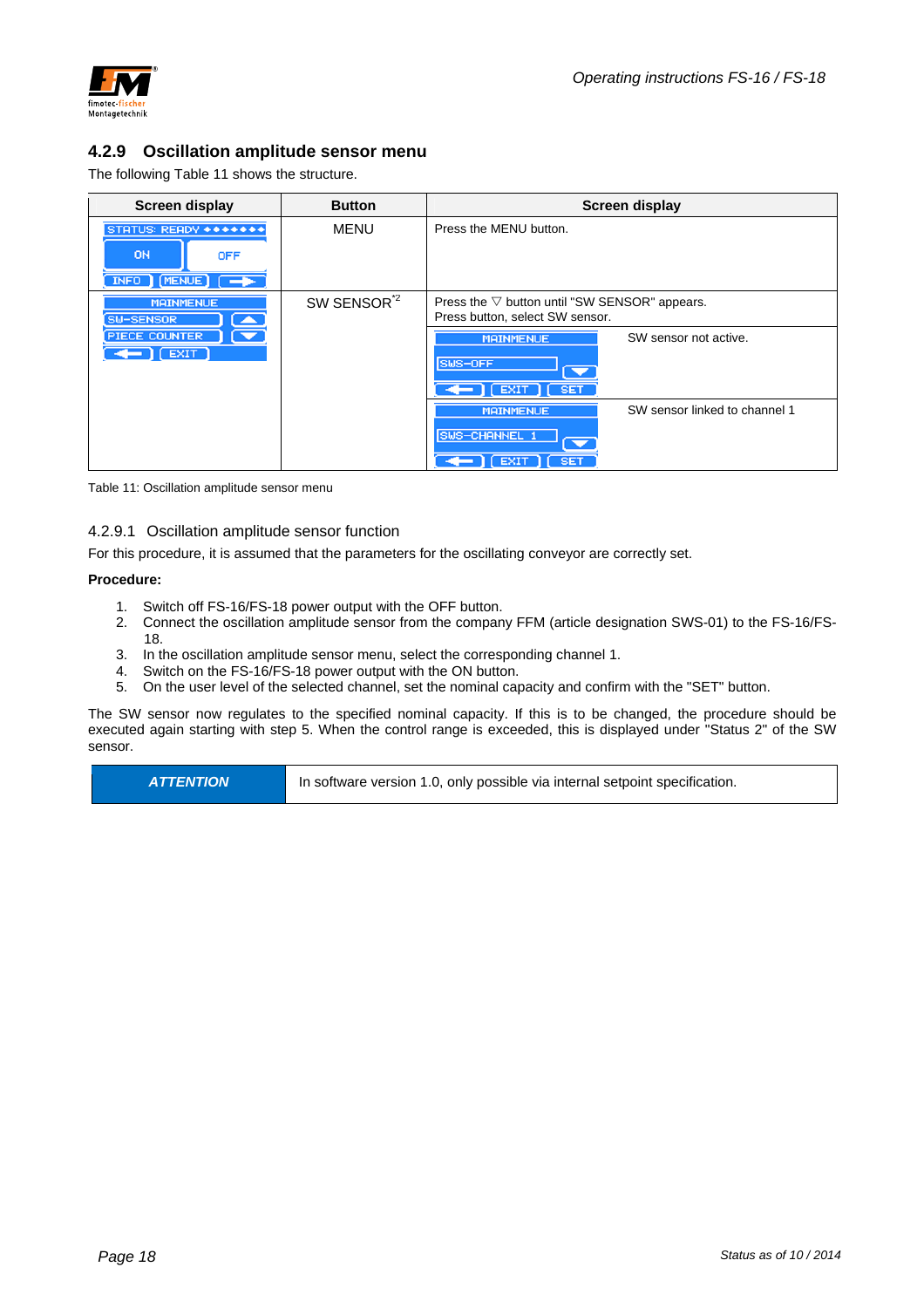

#### **4.2.10 Piece counter menu**

The following Table 12 shows the structure.

| <b>Screen display</b>                                                                         | <b>Button</b>             | <b>Screen display</b>                                                                                                               |
|-----------------------------------------------------------------------------------------------|---------------------------|-------------------------------------------------------------------------------------------------------------------------------------|
| STATUS: READY *******<br>ON<br><b>OFF</b><br>INFO   MENUE   P                                 | <b>MENU</b>               | Press the MENU button.                                                                                                              |
| <b>MAINMENUE</b><br><b>PIECE COUNTER</b><br><b>ACTUATOR 1</b><br>$ $ [ EXIT<br>33             | PIECE COUNTER             | Press the $\nabla$ button until "PIECE COUNTER" appears.                                                                            |
| <b>MAINMENUE</b><br><b>STATUS</b><br><b>TOTAL RESET</b><br>$\leftarrow$ [ EXIT ]              | <b>Status</b><br>(STATUS) | Switch off piece counter<br><b>MAINMENUE</b><br>PIECE COUNT-OFF<br>$\overline{\phantom{0}}$<br><b>SET</b><br><b>EXIT</b>            |
|                                                                                               |                           | <b>MAINMENUE</b><br>Switch on piece counter<br>$\overline{\phantom{a}}$<br>PIECE COUNT-ON<br>$\Gamma$ [ EXIT $\Gamma$<br><b>SET</b> |
| <b>MAINMENUE</b><br><b>STATUS</b><br><b>TOTAL RESET</b><br>$\leftarrow$ $\left  \right $ EXIT | Reset<br>(TOTAL RESET)    | <b>MAINMENUE</b><br>All piece counters are reset.<br><b>TOTAL RESET ?</b><br><b>EXIT</b><br>$\sqrt{SET}$                            |

Table 12 Piece counter menu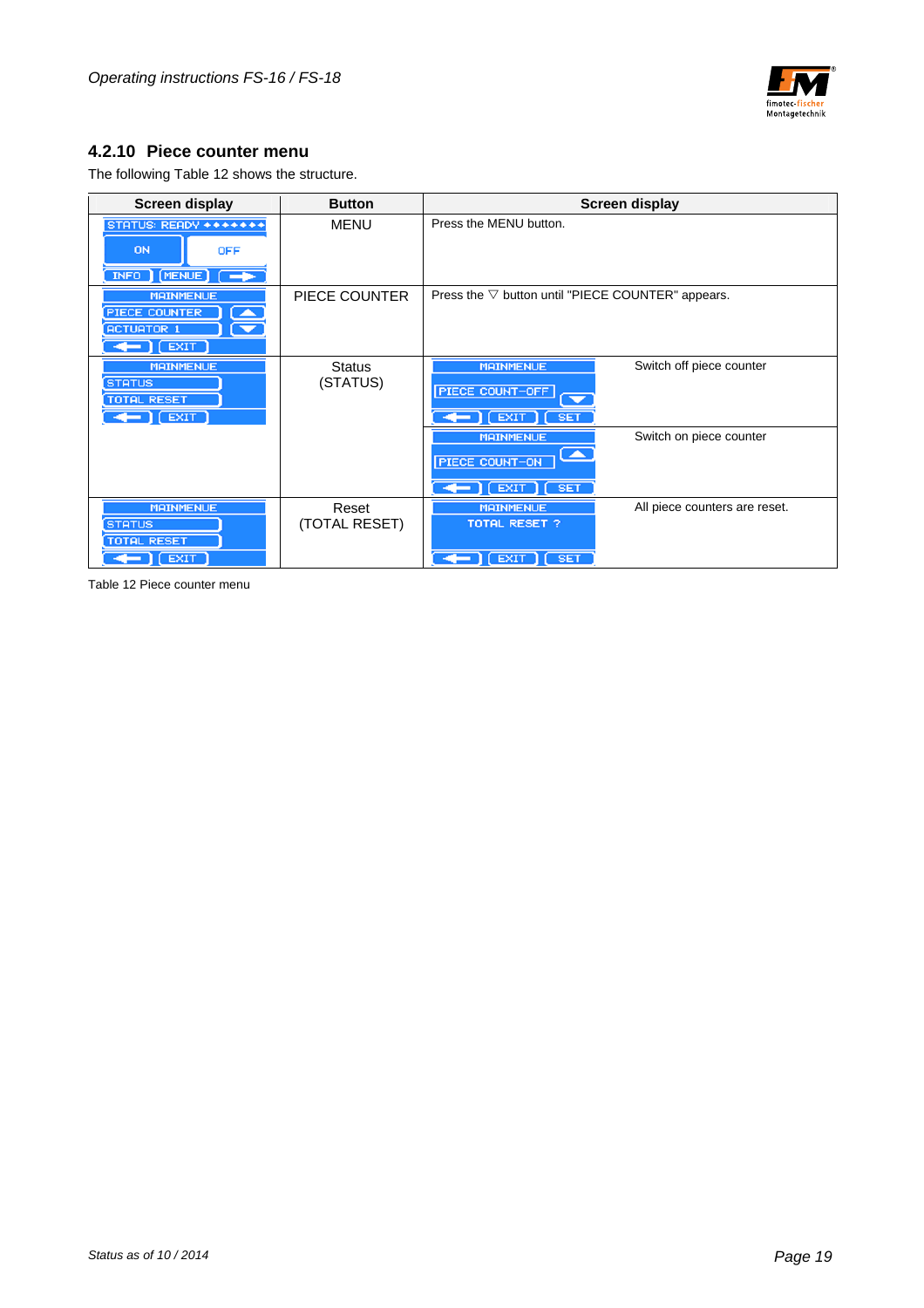

#### **4.2.11 Actuator menu**

The following Table 13 shows the structure.

| <b>Screen display</b>                                                                                                                                       | <b>Button</b>             |                                                                                                     | <b>Screen display</b>                                                                                                                               |
|-------------------------------------------------------------------------------------------------------------------------------------------------------------|---------------------------|-----------------------------------------------------------------------------------------------------|-----------------------------------------------------------------------------------------------------------------------------------------------------|
| STATUS: READY *******<br><b>ON</b><br><b>OFF</b><br>INFO   MENUE<br>$\overline{\phantom{a}}$                                                                | <b>MENU</b>               | Press the MENU button.                                                                              |                                                                                                                                                     |
| <b>MAINMENUE</b><br>SW-SENSOR<br><b>ACTUATOR 1</b><br>$\leftarrow$ $\leftarrow$ $\leftarrow$ $\leftarrow$                                                   | <b>ACTUATOR 1</b>         | Press $\nabla$ button until "ACTUATOR 1" appears.<br>Select the desired actuator                    |                                                                                                                                                     |
| <b>MAINMENUE</b><br><b>CONNECT</b><br>DELAY ON<br>$\overline{\phantom{0}}$<br>$\leftarrow$ $\left  \right $ $\left  \right $ $\left  \right $<br><b>SET</b> | Link (CONNECT)            | <b>MAINMENUE</b><br><b>ACTUA-OFF</b><br><b>EXIT</b><br><b>SET</b>                                   | Off delay setting<br>(setting range $0.0 s - 60.0 s$ )                                                                                              |
|                                                                                                                                                             |                           | <b>MAINMENUE</b><br><b>ACTUA. SENSOR-1</b><br>$\leftarrow$ 1 [ EXIT ]<br>SE <sub>1</sub>            | Link actuator output X to sensor 1.<br>Actuator output becomes<br>active/inactive when set delay<br>times of sensor 1 have elapsed.                 |
|                                                                                                                                                             |                           | <b>MAINMENUE</b><br><b>ACTUA. CHANNEL-1</b><br>$\leftarrow$ $\left($ EXIT $\right)$ (<br><b>SET</b> | Link actuator output to channel 1.<br>Actuator output becomes active<br>when channel 1 is active and<br>inactive when channel 1 is<br>switched off. |
| <b>MAINMENUE</b><br><b>DELAY ON</b><br>⊂▲<br><b>DELAY OFF</b><br><b>EXIT</b><br><b>SET</b>                                                                  | Time delay<br>(DELAY ON)  | <b>MAINMENUE</b><br>DELAY ON:<br>2,0s<br><b>EXIT</b><br><b>SET</b>                                  | Actuator output switch-on delay.<br>Actuator output becomes active<br>after 2 s when channel X is<br>switched on.                                   |
|                                                                                                                                                             |                           | <b>MAINMENUE</b><br>DELAY ON:<br>$-2,0s$<br><b>EXIT</b><br><b>SET</b><br>↞                          | Actuator output switch-on delay.<br>Actuator output is active for 2 s<br>before channel X is switched on.                                           |
| <b>MAINMENUE</b><br><b>DELAY ON</b><br><b>A</b><br><b>DELAY OFF</b><br><b>EXIT</b><br><b>SET</b><br><b>+</b>                                                | Time delay<br>(DELAY OFF) | <b>MAINMENUE</b><br>DELAY OFF:<br>2,0s<br><b>EXIT</b><br><b>SET</b>                                 | Actuator output switch-off delay.<br>Actuator output is active for 2 more<br>seconds after switching off channel<br>Χ.                              |
|                                                                                                                                                             |                           | <b>MAINMENUE</b><br>DELAY OFF: - 2,0s<br>EXIT<br>SE.                                                | Actuator output switch-off delay.<br>Actuator output switches off 2<br>seconds before channel X is<br>switched off.                                 |

Table 13: Actuator menu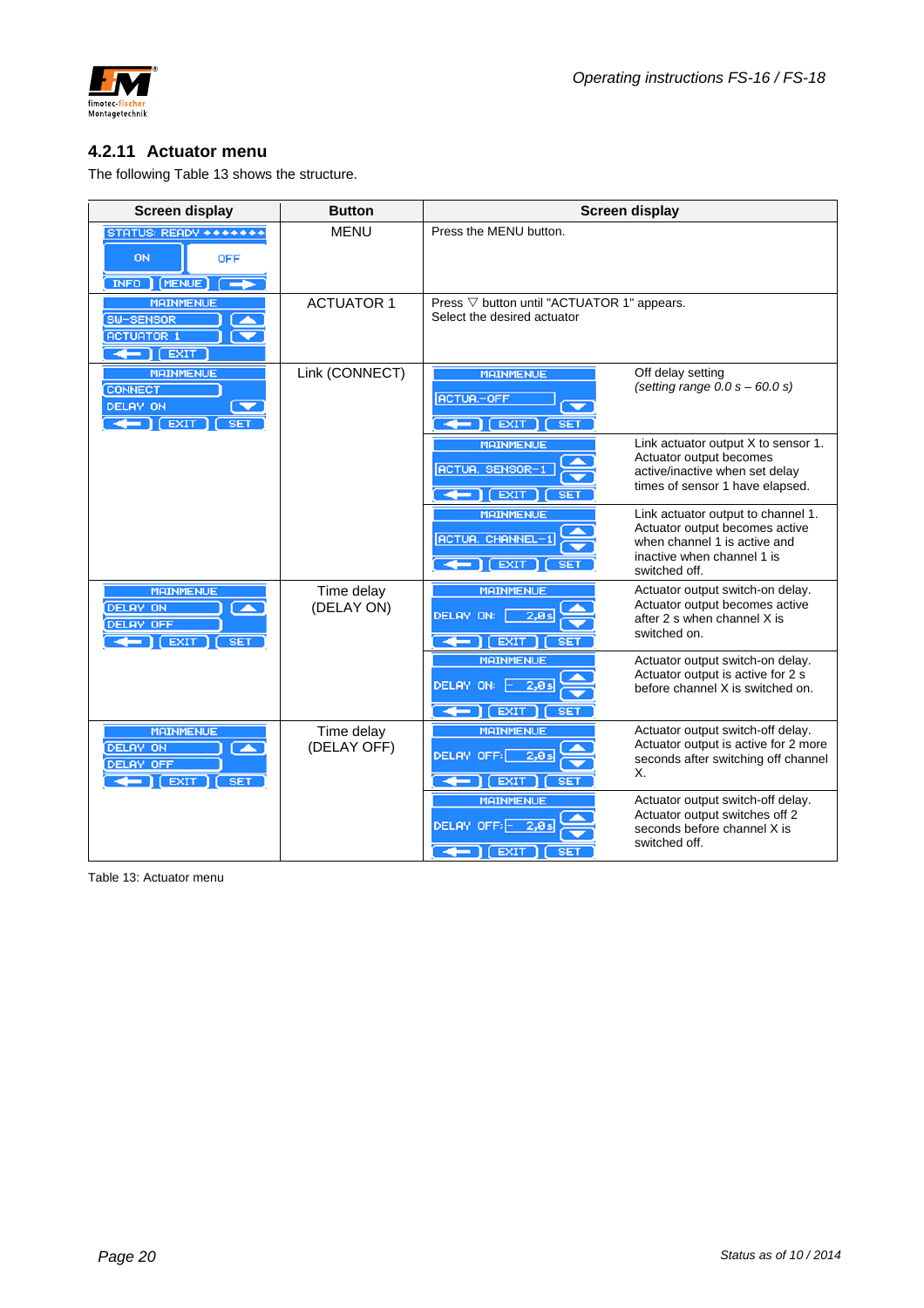

The time delays for the actuator outputs can only be used if there is a link to an output channel (CHANNEL X).

The following diagrams show the various switch-on/switch-off delays for the actuator outputs.

#### Setting: Delay On > 0 s

|                 |      | Delay On |  |  |  |  |
|-----------------|------|----------|--|--|--|--|
| Channel X       |      |          |  |  |  |  |
|                 |      |          |  |  |  |  |
| Actuator output |      |          |  |  |  |  |
|                 | Time |          |  |  |  |  |

Setting: Delay On < 0 s

|                   | Delay On |      |  |
|-------------------|----------|------|--|
|                   |          |      |  |
| Channel X         |          |      |  |
|                   |          |      |  |
|                   |          |      |  |
| <b>Actuator X</b> |          |      |  |
|                   |          | Time |  |

#### Setting: Delay Off > 0 s

|            |  |      | Delay Off |  |
|------------|--|------|-----------|--|
| Channel X  |  |      |           |  |
|            |  |      |           |  |
| Actuator X |  |      |           |  |
|            |  | Time |           |  |

Setting: Delay Off < 0 s

|            | Delay Off |      |  |
|------------|-----------|------|--|
| Channel X  |           |      |  |
|            |           |      |  |
| Actuator X |           |      |  |
|            |           | Time |  |

If both actuator outputs are linked to the same channel X, the delay times are executed as follows.

| Setting:                   | <b>Actuator 1:</b> | Delay On<br>Delay Off | $-2.0 s$<br>3.0 s | <b>Actuator 2:</b> | Delay On<br>Delay Off | 5.0 s<br>$-4.0 s$ |  |
|----------------------------|--------------------|-----------------------|-------------------|--------------------|-----------------------|-------------------|--|
| Enable                     | $-2.0 s$           | 5.0 s                 |                   |                    | $-4.0 s$              | 3.0 s             |  |
| Channel<br>X               |                    |                       |                   |                    |                       |                   |  |
| Actuator                   |                    |                       |                   |                    |                       |                   |  |
| Actuator<br>$\overline{2}$ |                    |                       |                   |                    |                       |                   |  |
|                            |                    |                       |                   | Timo               |                       |                   |  |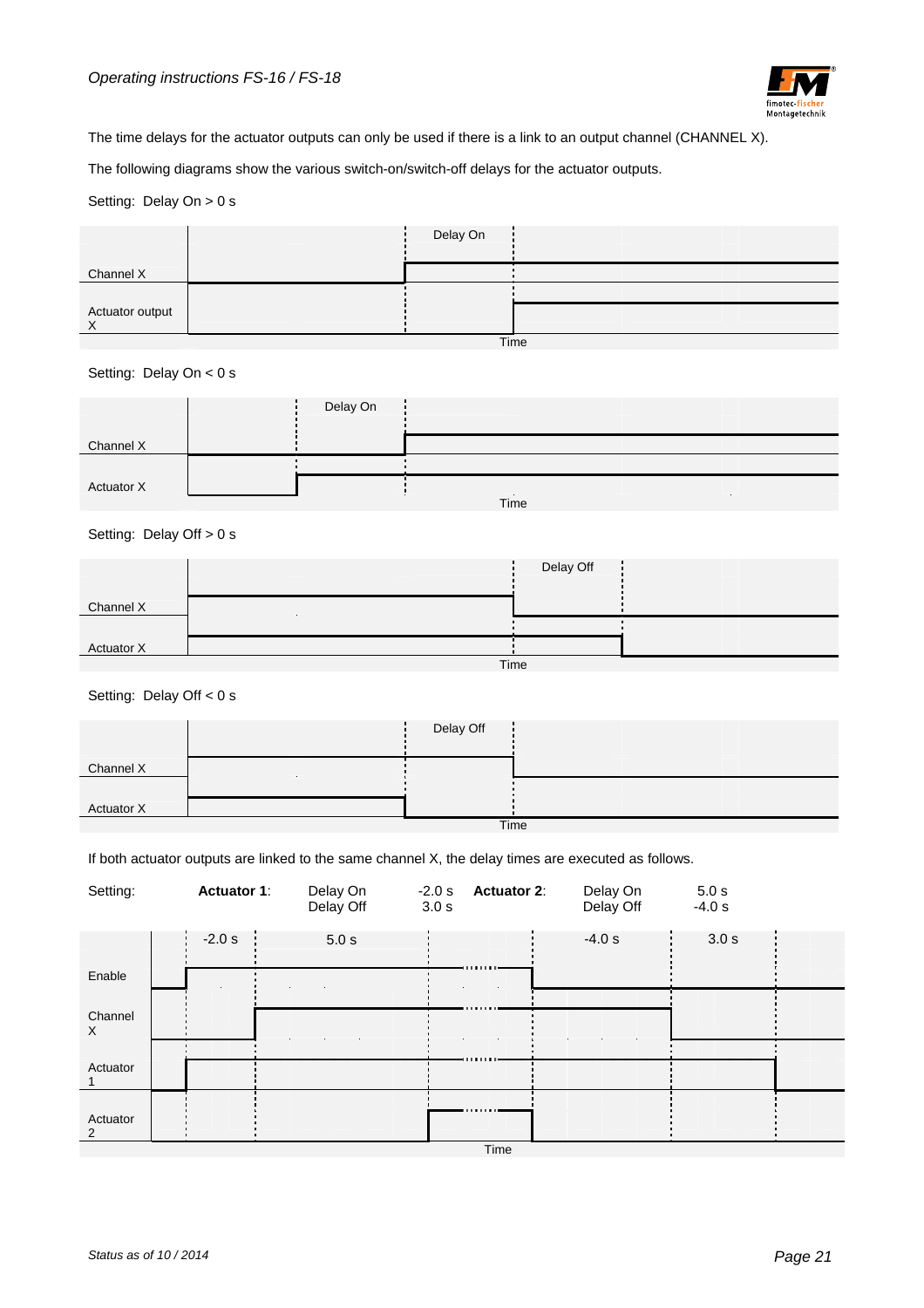

### **4.2.12 Enable menu**

The following Table 13 shows the structure.

| <b>Screen display</b>                                                                                                                                                                                                                                                                                                                                                                                                                                                                                                                                                | <b>Button</b>                      |                                                                                                | <b>Screen display</b>                                                                    |
|----------------------------------------------------------------------------------------------------------------------------------------------------------------------------------------------------------------------------------------------------------------------------------------------------------------------------------------------------------------------------------------------------------------------------------------------------------------------------------------------------------------------------------------------------------------------|------------------------------------|------------------------------------------------------------------------------------------------|------------------------------------------------------------------------------------------|
| STATUS: READY *******<br><b>ON</b><br><b>OFF</b><br>INFO MENUE (                                                                                                                                                                                                                                                                                                                                                                                                                                                                                                     | MENU                               | Press the MENU button.                                                                         |                                                                                          |
| <b>MAINMENUE</b><br><b>ENABLE</b><br>PASSWORD<br>$ \left($ EXIT<br><b>SET</b>                                                                                                                                                                                                                                                                                                                                                                                                                                                                                        | Enable<br>(ENABLE)                 | Press $\nabla$ button until "ENABLE" appears.                                                  |                                                                                          |
| <b>MAINMENUE</b><br><b>ENABLE INTERN</b><br><b>ENABLE EXTERN</b><br>$\leftarrow$ $\left($ EXIT                                                                                                                                                                                                                                                                                                                                                                                                                                                                       | Internal enable<br>(ENABLE INTERN) | <b>MAINMENUE</b><br><b>INTERN ON</b><br>▼<br>EXIT<br><b>SET</b>                                | Activate internal enable.                                                                |
|                                                                                                                                                                                                                                                                                                                                                                                                                                                                                                                                                                      |                                    | <b>MAINMENUE</b><br>×<br><b>INTERN OFF</b><br><b>EXIT</b><br><b>SET</b><br>$\leftarrow$        | Deactivate internal enable.                                                              |
| <b>MAINMENUE</b><br><b>ENABLE INTERN</b><br><b>ENABLE EXTERN</b><br>$\leftarrow$ $\leftarrow$ $\leftarrow$ $\leftarrow$ $\leftarrow$ $\leftarrow$ $\leftarrow$ $\leftarrow$ $\leftarrow$ $\leftarrow$ $\leftarrow$ $\leftarrow$ $\leftarrow$ $\leftarrow$ $\leftarrow$ $\leftarrow$ $\leftarrow$ $\leftarrow$ $\leftarrow$ $\leftarrow$ $\leftarrow$ $\leftarrow$ $\leftarrow$ $\leftarrow$ $\leftarrow$ $\leftarrow$ $\leftarrow$ $\leftarrow$ $\leftarrow$ $\leftarrow$ $\leftarrow$ $\leftarrow$ $\leftarrow$ $\leftarrow$ $\leftarrow$ $\leftarrow$ $\leftarrow$ | External enable<br>(ENABLE EXTERN) | <b>MAINMENUE</b><br><b>EXTERN OFF</b><br>$\overline{\phantom{a}}$<br><b>EXIT</b><br><b>SET</b> | Deactivate external enable                                                               |
|                                                                                                                                                                                                                                                                                                                                                                                                                                                                                                                                                                      |                                    | <b>MAINMENUE</b><br><b>EXTERN N.O.</b><br><b>EXIT</b><br><b>SET</b>                            | External enable, switching status<br>N.O. "normally open", active when<br>contact closed |
|                                                                                                                                                                                                                                                                                                                                                                                                                                                                                                                                                                      |                                    | <b>MAINMENUE</b><br><b>EXTERN N.C.</b><br>≂<br>I EXIT<br><b>SET</b><br>-                       | External enable, switching status<br>N.C. "normally closed", active<br>when contact open |

Table 14: Enable menu

### **4.2.13 Password menu**

The following Table 15 shows the structure.

| <b>Screen display</b>                                                                                    | <b>Button</b>                                     | Screen display                                                                                                                                                                                                                                                    |
|----------------------------------------------------------------------------------------------------------|---------------------------------------------------|-------------------------------------------------------------------------------------------------------------------------------------------------------------------------------------------------------------------------------------------------------------------|
| STATUS: READY *******<br>ON<br><b>OFF</b><br><b>INFO</b> (MENUE) (                                       | <b>MENU</b>                                       | Press the MENU button.                                                                                                                                                                                                                                            |
| <b>MAINMENUE</b><br>PASSWORD<br>$\blacktriangle$<br><b>DEFAULT</b><br>$\leftarrow$ [EXIT ]<br><b>SET</b> | PASSWORD <sup>1</sup>                             | Press the $\nabla$ button until "PASSWORD" appears.                                                                                                                                                                                                               |
| <b>MAINMENUE</b><br><b>PASSWORD OFF</b><br>1 [ EXIT ] [<br>SET                                           | Password not active<br>(PASSWORD OFF)             | If the FS-16/FS-18 has password<br>$***$<br>2<br>3<br>protection, this must be entered to<br>AC.<br>5<br>6<br>4<br>deactivate.<br>8<br>ø<br>LOW PROTECTION:<br>7951<br>$[\text{EXIT}][\text{SET}]$<br><b>HIGH PROTECTION:</b><br>6842                             |
| <b>MAINMENUE</b><br><b>LOW PROTECTION</b><br>EXIT ]<br>SET.                                              | Low password<br>protection<br>(LOW<br>PROTECTION) | LOW PROTECTION protects all<br>$***$<br>з<br>input parameters, such as power,<br><b>AC</b><br>5<br>6<br>etc.<br>8<br>ø<br>э<br>The ON/OFF function is not<br><b>EXIT</b><br><b>SET</b><br>protected with this type of protection.<br>Password for LOW PROTECTION: |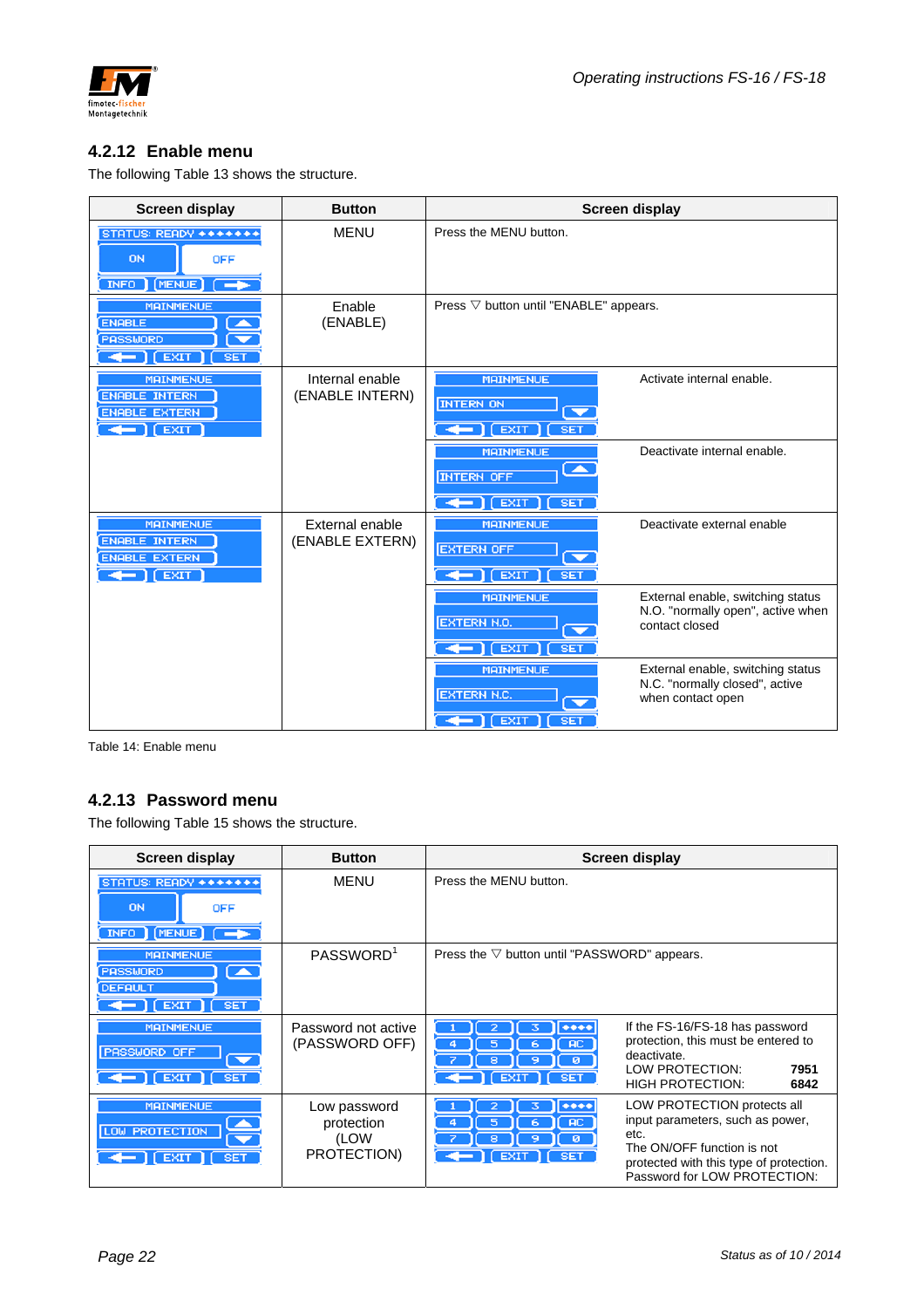

| Screen display<br><b>Button</b>                                  |                                                     | Screen display                                                                                                                                               |  |  |
|------------------------------------------------------------------|-----------------------------------------------------|--------------------------------------------------------------------------------------------------------------------------------------------------------------|--|--|
|                                                                  |                                                     | 7951                                                                                                                                                         |  |  |
| <b>MAINMENUE</b><br>▴<br><b>HIGH PROTECTION</b><br>SET.          | High password<br>protection<br>(HIGH<br>PROTECTION) | HIGH PROTECTION - all inputs to<br>the device are protected.<br>AC.<br>5<br>ь<br>Password for HIGH PROTECTION<br>8<br>ø<br>6842<br><b>EXIT</b><br><b>SET</b> |  |  |
| STATUS: LOGGED *******<br><b>ON</b><br><b>OFF</b><br><b>INFO</b> | <b>STATUS: LOGGED</b>                               | This is displayed when the password has been correctly input. As long<br>as one is logged in, there will be no password query.                               |  |  |

Table 15: Password menu

## **Note regarding password**

**protection**<br>Password protection active:

Password protection active: Before changing input parameters, the password must be entered according to the type of protection. A correctly entered password is active for two minutes after the last press of a button.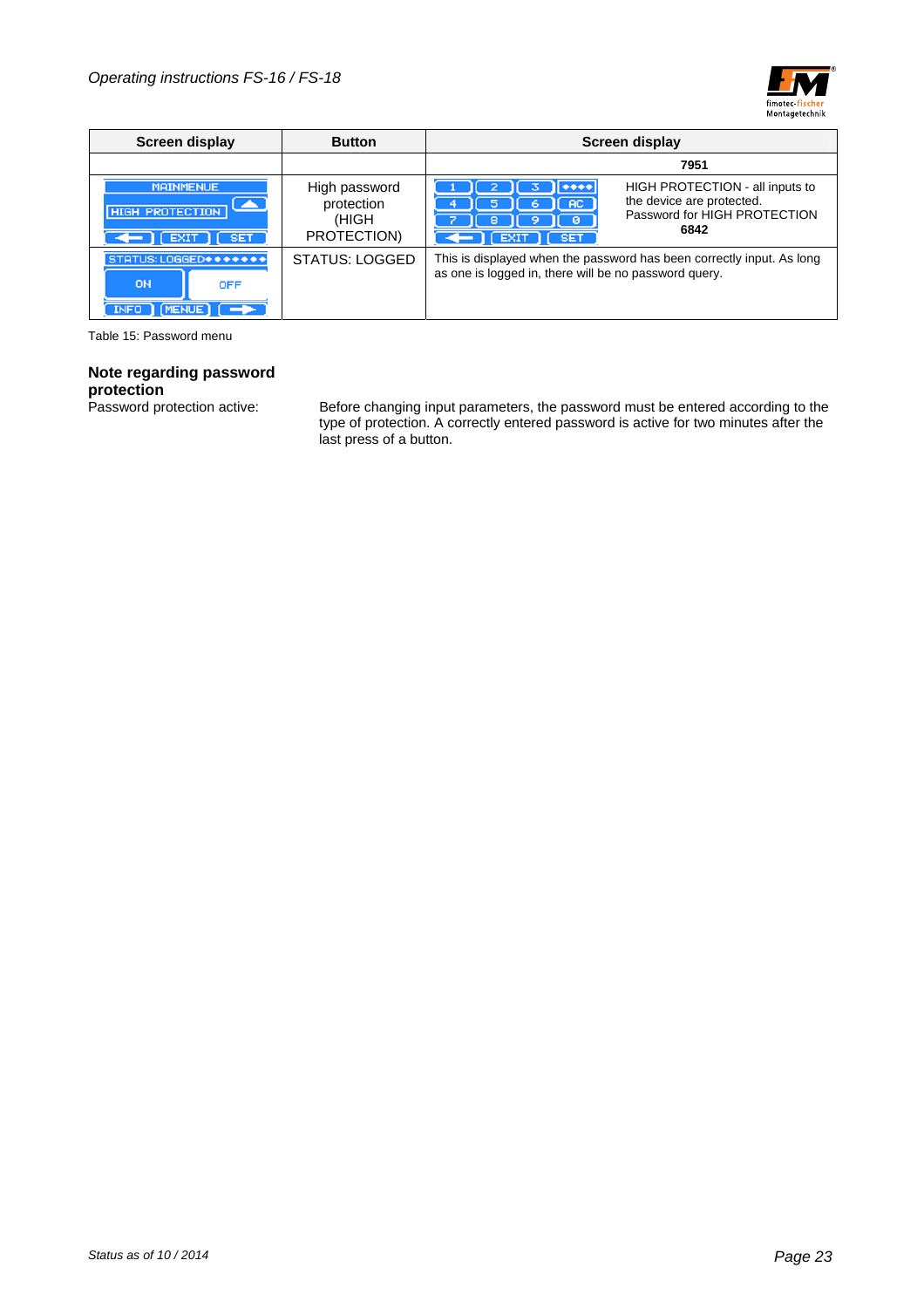

## **4.2.14 Channel menu (CHANNEL MENU 1 / CHANNEL MENU 2\*1 / CHANNEL MENU 3\*2)**

The channel menus for power output 1 (CH1), power output 2 (CH2)<sup>\*1</sup>, power output 3 (CH3)<sup>\*2</sup> have the same structure. The following Table 16 shows the structure.

| <b>Screen display</b>                                                                                      | <b>Button</b>                                                          | <b>Screen display</b>                                                                                                                                                                                      |
|------------------------------------------------------------------------------------------------------------|------------------------------------------------------------------------|------------------------------------------------------------------------------------------------------------------------------------------------------------------------------------------------------------|
| CHANNEL 1   ACTIVE<br><b>POWER</b><br>100%<br><b>FREQUENCY</b><br>300,0Hz<br>$  $ (MENUE)<br>$\rightarrow$ | <b>MENU</b>                                                            | Press the MENU button.                                                                                                                                                                                     |
| <b>MENUE CHANNEL X</b><br><b>SET RAMP</b><br><b>POWER INPUT</b><br>$\leftarrow$ $\left[$ EXIT              | Set ramp<br>(SET RAMP)                                                 | For branching to the ramp menu, see section 4.2.15                                                                                                                                                         |
| MENUE CHANNEL X<br><b>POWER INPUT</b><br>POWER <sub>2</sub><br>— 1 í EXIT                                  | Type of setpoint<br>specification for the<br>capacity<br>(POWER INPUT) | The capacity setpoint is specified<br><b>MENUE CHANNEL X</b><br>via the touchscreen.<br><b>PANEL INPUT</b><br><b>EXIT</b><br><b>SET</b>                                                                    |
|                                                                                                            |                                                                        | <b>MENUE CHANNEL X</b><br>The capacity setpoint is specified<br>via the analog input. Specification<br><b>ANALOG 0-10V</b><br>0-10 V corresponds to 0-100%.<br><b>EXIT</b><br><b>SET</b>                   |
|                                                                                                            |                                                                        | <b>MENUE CHANNEL X</b><br>The capacity setpoint is specified<br>via the analog input. Specification<br>ANALOG 4-20mA<br>4-20 mA corresponds to 0-100%.<br>$\leftarrow$ $\left  \right $ EXIT<br><b>SET</b> |
| MENUE CHANNEL X<br>POWER <sub>2</sub><br>POWER MAX<br>$\leftarrow$ ) $E XIT$                               | Setpoint<br>specification, power 2<br>(POWER 2)                        | <b>MENUE CHANNEL X</b><br>Setting the setpoint specification<br>for capacity 2.<br>POWER 2:<br>10%<br>(setting range 0-100%).<br><b>SET</b><br><b>EXIT</b>                                                 |
| MENUE CHANNEL X<br>POWER MAX<br><b>TA</b><br><b>CURRENT LIMIT</b><br>$\leftarrow$ [ EXIT                   | Output<br>limit<br>(POWER MAX)                                         | Setting the maximum capacity.<br><b>MENUE CHANNEL X</b><br>(setting range $0-100\%$ ).<br>POWER MAX:<br>100%<br><b>EXIT</b><br><b>SET</b>                                                                  |
| MENUE CHANNEL X<br>POWER MAX<br><b>TAN</b><br><b>CURRENT LIMIT</b><br>$\leftarrow$ ) $E XIT$               | <b>Current limit</b><br>(CURRENT LIMIT)                                | Setting for the maximum current<br><b>MENUE CHANNEL X</b><br>on channel 1<br><b>CURRENT:</b><br>6,0<br>(setting range $1.0 - 6.0$ A).<br><b>EXIT</b><br><b>SET</b>                                         |
|                                                                                                            |                                                                        | MENUE CHANNEL X<br>Setting for the maximum current<br>on channel 2<br><b>CURRENT:</b><br>$3,0$ A<br>(setting range $1.0-3.0$ A). <sup>*/</sup><br><b>SET</b><br><b>EXIT</b>                                |
|                                                                                                            |                                                                        | <b>MENUE CHANNEL X</b><br>Setting for the maximum current<br>on channel 2<br><b>CURRENT:</b><br>$3,0$ $A$<br>(setting range $1.0-3.0$ A). <sup>*2</sup><br><b>EXT</b>                                      |

Table 16: Channel menu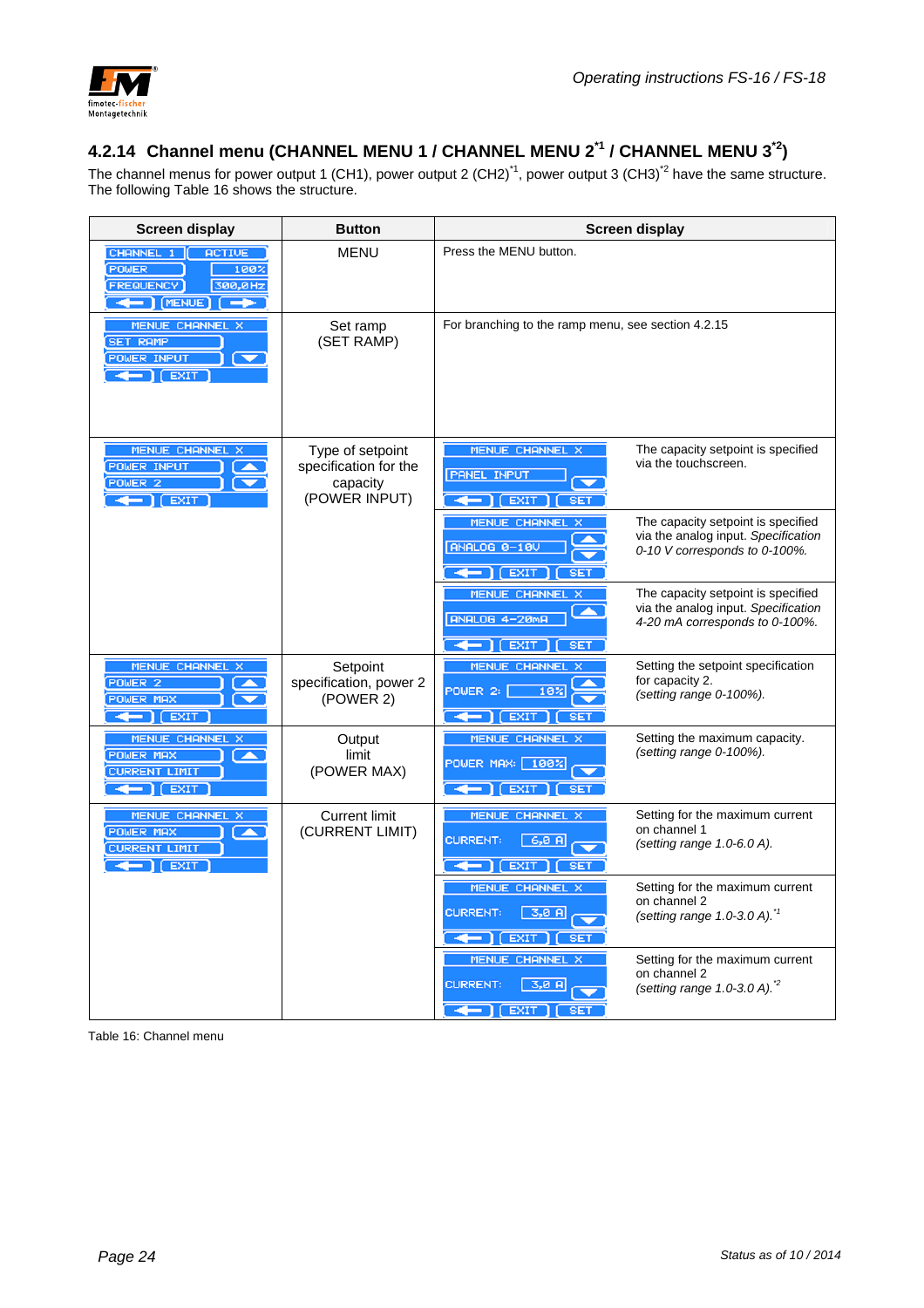

#### **4.2.15 Ramp menu**

| <b>Screen display</b>                                          | <b>Button</b>                   | Screen display                                                                                                                            |
|----------------------------------------------------------------|---------------------------------|-------------------------------------------------------------------------------------------------------------------------------------------|
| <b>MENUE CHANNEL</b><br>SOFT START<br>SOFT STOP<br><b>EXIT</b> | Soft start ramp<br>(SOFT START) | Soft start ramp setting.<br>MENUE CHANNEL X<br>(setting range $0.1 s - 10.0 s$ ).<br>SOFT START: 0,1s<br>$\Gamma$ [ EXIT $\Gamma$ ] [ SET |
| MENUE CHANNEL X<br>SOFT START<br>SOFT STOP<br><b>EXIT</b>      | Soft stop ramp<br>(SOFT STOP)   | Soft stop ramp setting.<br>MENUE CHANNEL X<br>(setting range $0.1 s - 10.0 s$ ).<br>SOFT STOP:<br>8,15<br><b>SET</b>                      |

Table 17: Ramp menu

## *4.3 Error display*

Description of the errors shown on the screen.

#### **4.3.1 Overtemperature**

| Screen display                                                | <b>Screen description</b>                                                                                                                                                                                                                                                                                                                                 |
|---------------------------------------------------------------|-----------------------------------------------------------------------------------------------------------------------------------------------------------------------------------------------------------------------------------------------------------------------------------------------------------------------------------------------------------|
| <b>ERR: OVERHEAT</b><br>$INFO$ $[MENT]$ $[$ $\rightarrow$ $]$ | When the maximum permissible temperature of the FS-18/FS-16 is exceeded, this is displayed on<br>the screen.<br>In the status bar, "ERR: OVERHEAT" will appear.<br>In addition, the current temperature is schematically displayed via a white bar. Once the<br>temperature is in the normal range (white bar gone), the previous operation is continued. |

Table 18: Overtemperature error

#### **4.3.2 Current limit**

| Screen display   | <b>Screen description</b>                                                                                                                                                               |
|------------------|-----------------------------------------------------------------------------------------------------------------------------------------------------------------------------------------|
|                  | If the current is exceeded at the channel output, the respective display appears in the status bar:                                                                                     |
| <b>OFF</b><br>ON | "ERR: CURRENT LIMIT 1". Channel output 1 is at the current limit.<br>"ERR: CURRENT LIMIT 2". Channel output 2 is at the current limit.                                                  |
| INFO   MENUE     | "ERR: CURRENT LIMIT 3". Channel output 3 is at the current limit. <sup>*2</sup><br>"ERR: CURRENT LIMIT 1&2". Channel outputs 1 and 2 are at the current limit <sup>1</sup>              |
|                  | "ERR: CURRENT LIMIT 1&3". Channel outputs 1 and 3 are at the current limit <sup>2</sup>                                                                                                 |
| <b>OFF</b><br>ON | "ERR: CURRENT LIMIT 2&3". Channel outputs 2 and 3 are at the current limit <sup>2</sup><br>"ERR: CURRENT LIMIT 1&2&3". Channel outputs 1, 2 and 3 are at the current limit <sup>2</sup> |
|                  |                                                                                                                                                                                         |

Table 19: Current limit error

#### **4.3.3 No SW sensor connected**

| Screen display                                                                 | <b>Screen description</b>                                                                                                                                                                                               |  |  |
|--------------------------------------------------------------------------------|-------------------------------------------------------------------------------------------------------------------------------------------------------------------------------------------------------------------------|--|--|
| ERR: NO SW-SENSOR<br><b>OFF</b><br>ON<br>$INFO$ $[MENT]$ $[$ $\rightarrow$ $]$ | "ERR: NO SW SENSOR" is displayed when no SW sensor is detected at the input.<br>Cause of error:<br>No sensor connected.<br>$\overline{\phantom{a}}$<br>Cable breakage.<br>Defective sensor.<br>$\overline{\phantom{0}}$ |  |  |

Table 20: SW sensor error

#### **4.3.4 Current supply interruption**

| Screen display                 | <b>Screen description</b>                                                                                                                                                                                                                                                                                                                                                           |
|--------------------------------|-------------------------------------------------------------------------------------------------------------------------------------------------------------------------------------------------------------------------------------------------------------------------------------------------------------------------------------------------------------------------------------|
| THE DEUICE<br>IS SHUTTING DOWN | This screen appears if the current supply to the FS-16/FS-18 is interrupted (e.g. due to a power<br>failure or switching off the power supply). The FS-16/FS-18 switches off the power output<br>(Channel 1) (Channel 2 <sup>-1</sup> ) and (Channel 2 <sup>-2</sup> ) in this state. The last operating state is saved and is<br>continued when the voltage supply is switched on. |

Table 21: Current supply interruption error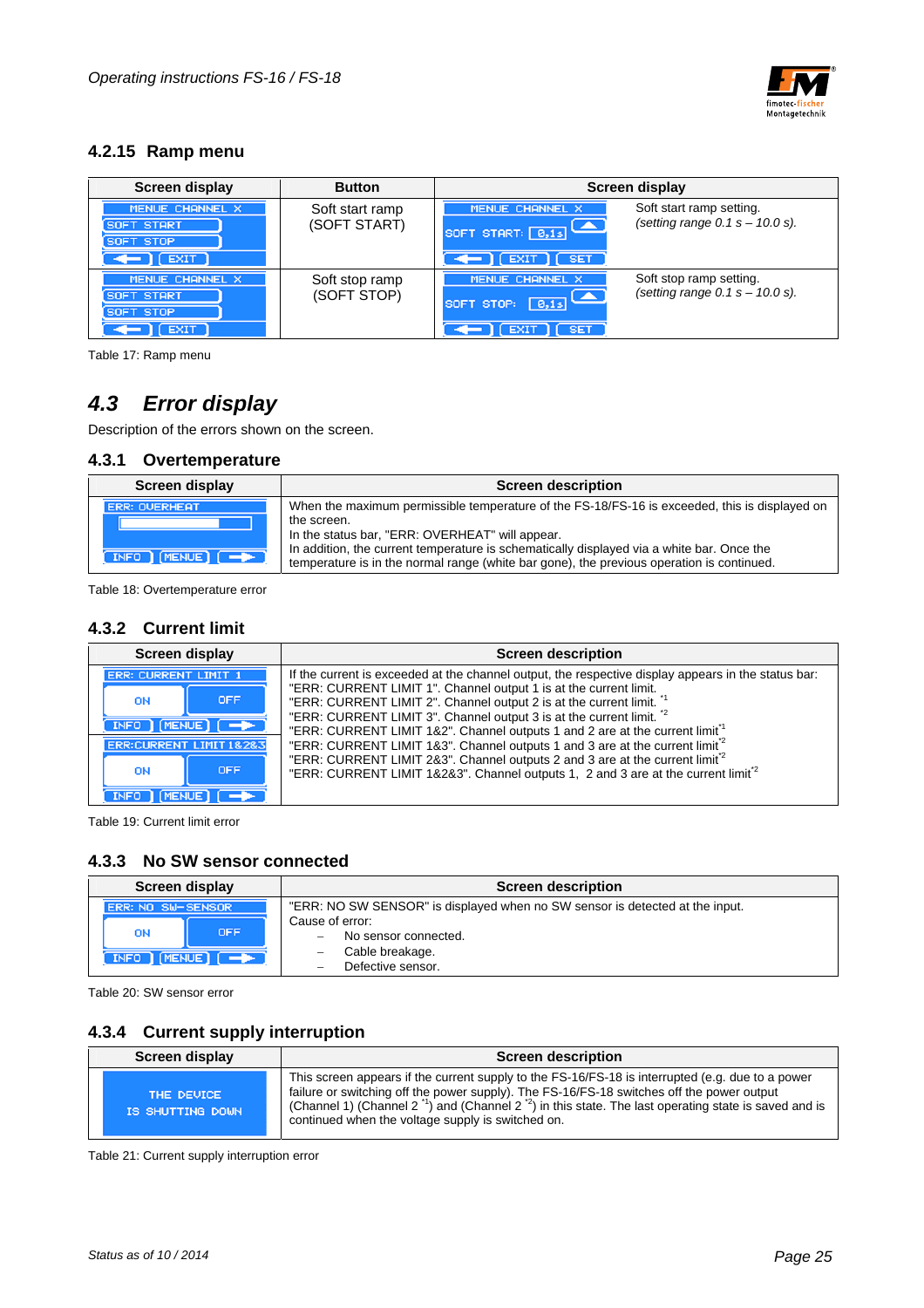

## **5 Description of control I/Os, FS-16 / FS-18**

|                                   | <b>Plug connection</b> | <b>Designation</b> |                        |
|-----------------------------------|------------------------|--------------------|------------------------|
|                                   | X21                    | Enable             | 1: $+24$ V DC          |
| X10<br>X12                        |                        |                    | 2: Signal              |
| X23<br>X22                        | X22                    | Sensor             | 1: $+24$ V DC          |
|                                   |                        |                    | 2:0V                   |
| <b> o  o  ‡i‡  o  o  ¤</b><br>000 |                        |                    | 4: Signal              |
| لمخما<br>Φ<br>Ð                   | X23                    | Operation          | 1: N.O.                |
|                                   |                        | status output      | 2: Change-over-contact |
| (o o o))   X21                    |                        |                    | 3: N.C.                |
|                                   | X24                    | Actuator / SWS     | 1: $+24$ V DC          |
| ☺                                 |                        |                    | 2: Actuator output     |
|                                   |                        |                    | 3:0V                   |
| X24<br>Power<br>X11               |                        |                    | 4: SW sensor           |
|                                   | X <sub>12</sub>        | Actuator 230 V AC  | 1: 230 V AC            |
|                                   |                        | "FS-18 only"       | 2:0V                   |

### *5.1 Operating status*

The operating output is designed as a potential-free changeover contact with a maximum loadability of 230 V AC / 6 A.

## *5.2 Enable input*

The enable input is for switching the oscillating conveyor connected to the FS-16 /FS-18 on and off without power. The enable must be designed via a potential-free contact. (e.g.: external switch)

## *5.3 Sensor input*

The load output of the FS-16 / FS-18 can be switched on/off via a sensor, e.g. filling level sensor. Via the global menu, the on and off delay times can be set within a range between  $0 - 60$  sec. The resolution is 0.1 seconds. In the following Figure 3, the time curve is shown graphically.

#### Zeitverlauf Kanalausgang in Abhängigkeit des Sensoreingangs





### *5.4 SW sensor input*

The oscillation amplitude sensor input of the FS-16 / FS-18 is also connected to input X24. For the function, see section 4.2.9 Main menu, SW SENSOR.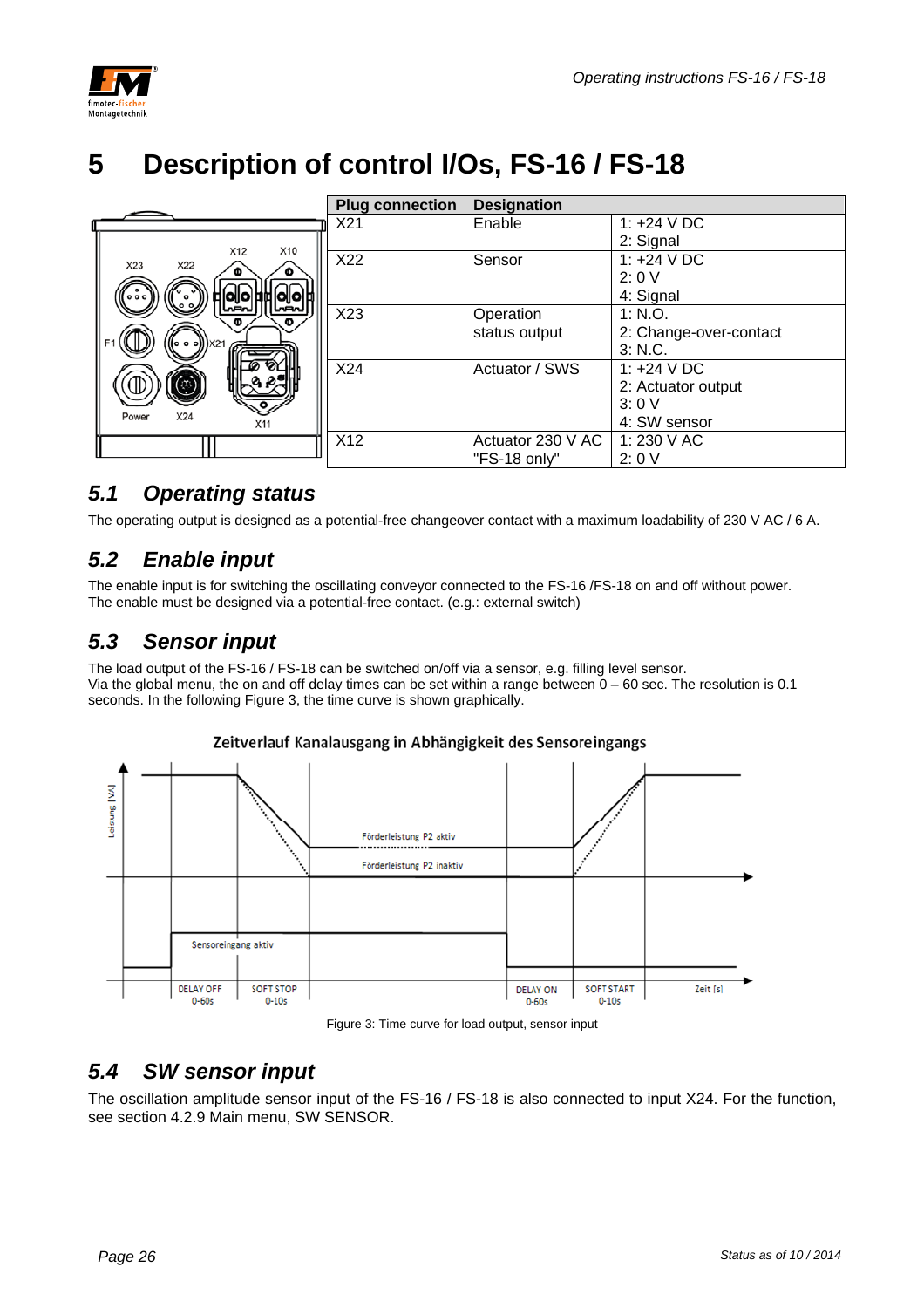

### *5.5 Actuator output*

The actuator output of the FS-16 / FS-18 is a digital output, which is freely selectable. See section 4.2.7 Main menu ACTUATOR.

The output has a voltage of +24 V and a load current of max. 700 mA. The output is short-circuit proof. A constant overload should be avoided, however.

0 V means that the actuator output is switched off.

+24 V means that the actuator output is switched on.

The FS-18 has a separate actuator output with 230 V AC / 3 A.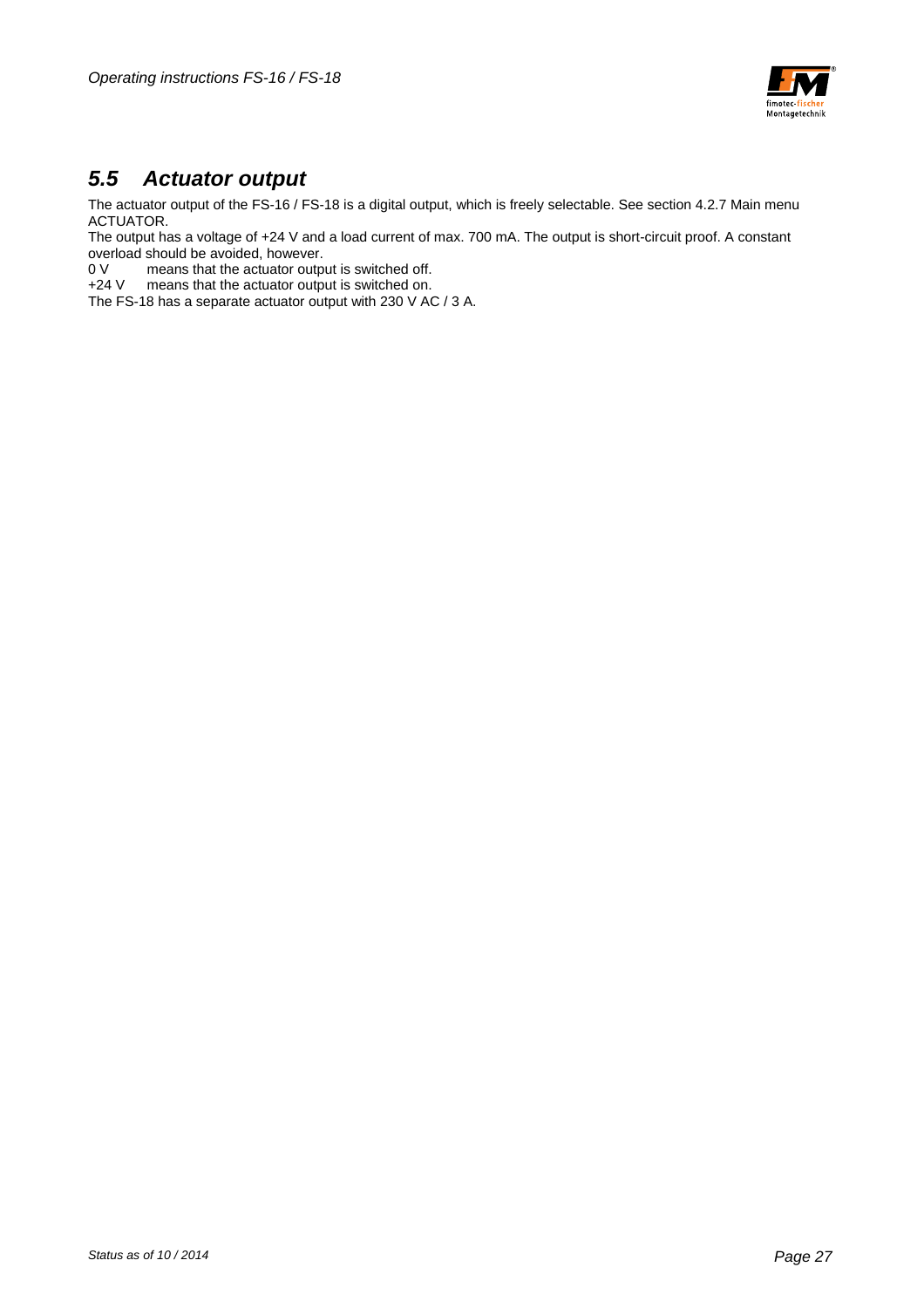

## **6 Technical data**

| Supply voltage:                 | 230 V AC / 115 V AC<br>(other voltages possible after consultation)                                                                                                                                                                                                                                                        |
|---------------------------------|----------------------------------------------------------------------------------------------------------------------------------------------------------------------------------------------------------------------------------------------------------------------------------------------------------------------------|
| Supply voltage tolerance:       | $± 10 \%$                                                                                                                                                                                                                                                                                                                  |
| Mains frequency:                | 50/60 Hz<br>(other frequencies possible after consultation)                                                                                                                                                                                                                                                                |
| Output current (CH1) FS-16      | 6 A                                                                                                                                                                                                                                                                                                                        |
| Output current (CH1) FS-18      | 8 A                                                                                                                                                                                                                                                                                                                        |
| Output voltage:                 | 0210V                                                                                                                                                                                                                                                                                                                      |
| Enable                          | Contact 24 V DC                                                                                                                                                                                                                                                                                                            |
| Load current, sensor 1:         | 24 V DC each, max. 100 mA loadable                                                                                                                                                                                                                                                                                         |
| Load current, actuator          | 24 V DC each, max. 700 mA loadable<br>(FS-18 230 V AC, max. 3 A loadable)                                                                                                                                                                                                                                                  |
| Status output                   | Potential-free changeover contact, max. loadable 230 V AC / 6 A                                                                                                                                                                                                                                                            |
| Operation:                      | Touchscreen                                                                                                                                                                                                                                                                                                                |
| Display:                        | LCD display, 128x64 pixels                                                                                                                                                                                                                                                                                                 |
| Type of protection:             | <b>IP54</b>                                                                                                                                                                                                                                                                                                                |
| Permissible ambient temperature | 5°C to 45°C                                                                                                                                                                                                                                                                                                                |
| Permissible relative humidity   | max. 95 %, non-condensing.                                                                                                                                                                                                                                                                                                 |
| Dimensions:                     | approx. (h)185 mm x (w)109 mm x (d)115 mm                                                                                                                                                                                                                                                                                  |
| EMC                             | Interference emissions and noise immunity in acc. with EN 61000-6-x                                                                                                                                                                                                                                                        |
|                                 | Noise immunity in acc. with EN 61000-4-x<br>Electrostatic discharge strength (ESD) IEC / EN 61000-4-2<br>HF irradiation IEC / EN 61000-4-3<br>("Burst") IEC / EN 61000-4-4<br>("Surge") IEC / EN 61000-4-5<br>HF current infeed IEC / EN 61000-4-6<br>Voltage drop, voltage interruption <b>IEC</b> / <b>EN 61000-4-11</b> |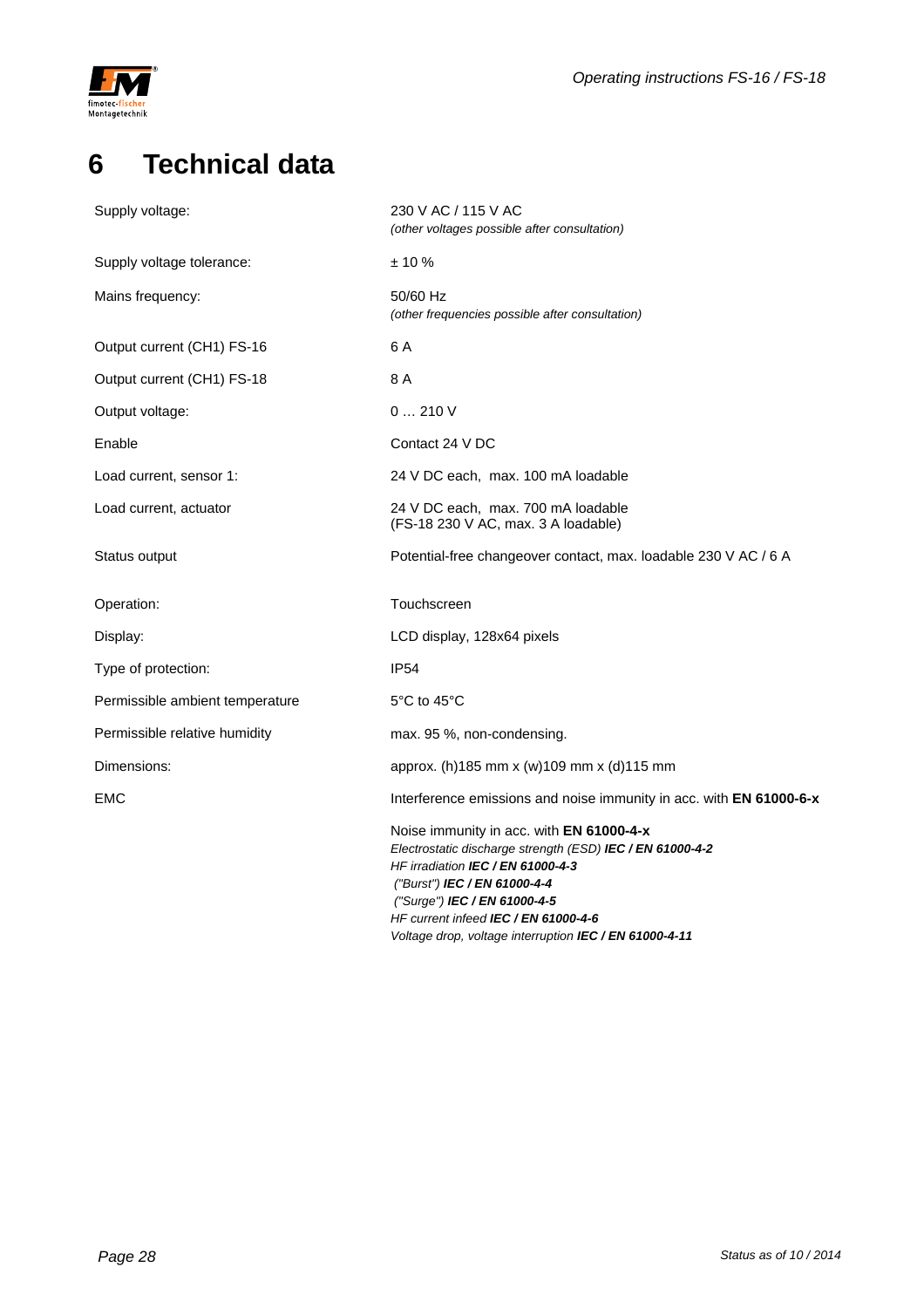

## **7 Terminal assignments**

-

**ATTENTION** If the device is not correctly connected, this can lead to the failure or complete destruction of the device (and the connected load).

## *7.1 Power connection assignments*

|       |     | X12 | X10  | <b>Plug connection</b> | <b>Designation</b> |                       |  |
|-------|-----|-----|------|------------------------|--------------------|-----------------------|--|
| X23   | X22 |     |      | Power                  | Supply voltage     | 115 V AC230 V AC      |  |
| 000   |     |     |      |                        |                    | 50 Hz / 60 Hz         |  |
|       |     |     | سحما | X <sub>10</sub>        | Mains output       | 1:230 V AC            |  |
|       |     | Φ   |      |                        |                    | 2:0V                  |  |
|       |     |     |      |                        |                    | PE: PE                |  |
|       |     |     |      | X11                    | Consumer output    | 1: Load               |  |
|       | 73  |     |      |                        |                    | 2: Load               |  |
|       |     |     |      |                        |                    | PE: Protective ground |  |
| Power | X24 | X11 |      |                        |                    | conductor             |  |
|       |     |     |      | F <sub>1</sub>         | Fuse               | 6.3 A, slow-blow      |  |
|       |     |     |      |                        |                    |                       |  |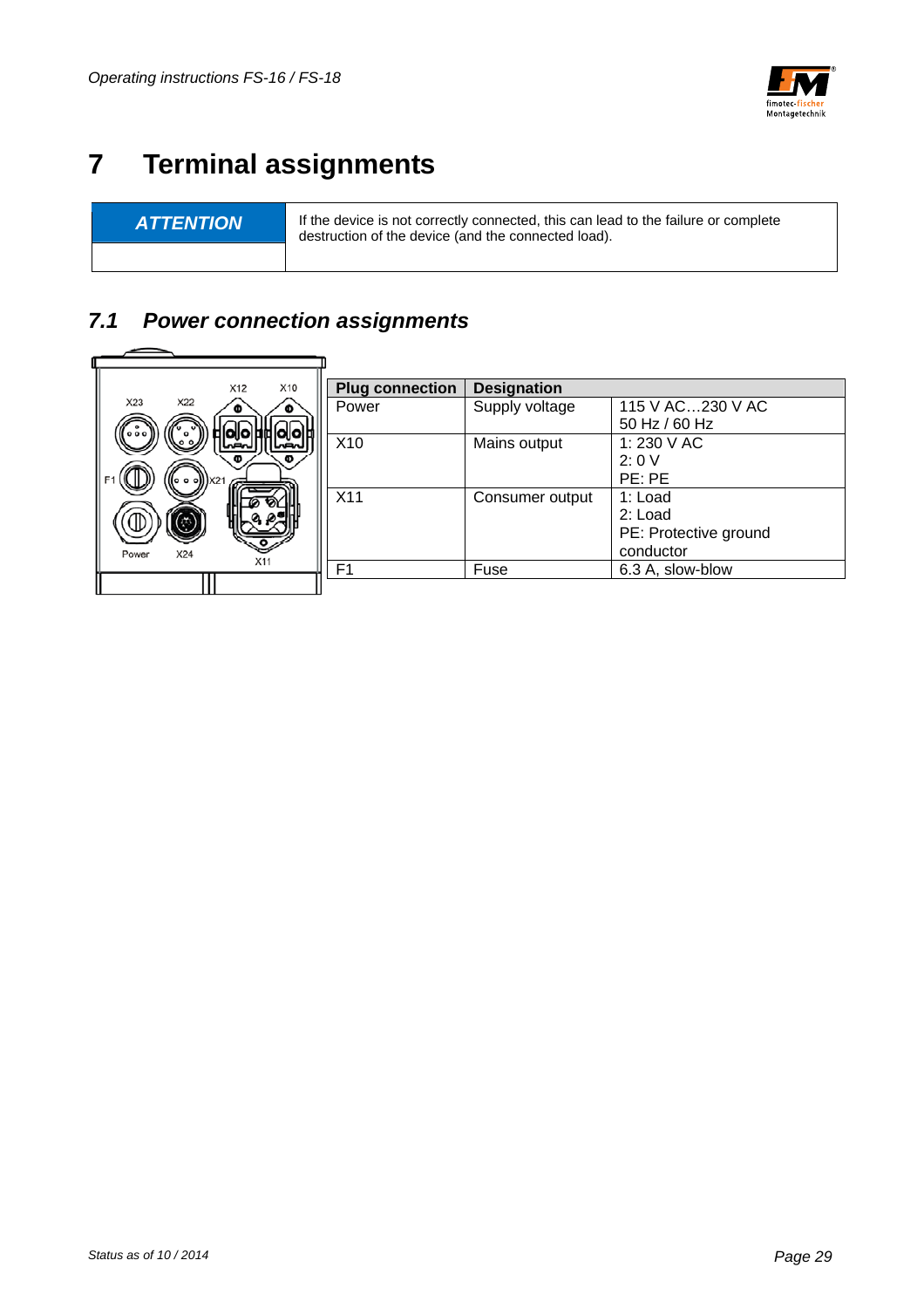



## **8 Dimensions**





## **9 Maintenance and care**

### *9.1 Regular tests*

The devices are usually maintenance-free. The electrical equipment of the machines are still to be checked regularly by skilled electricians.

If it's dirty, clean the touchscreen with a conventional window cleaner and a soft, lint-free cloth.

## *9.2 Decommissioning and disposal*

The device is to be decommissioned by skilled electrical personnel while complying with the valid safety regulations.

The packaging of the converter can be recycled. Please keep the packaging for later use.

Easily removable screw connections allow the device to be disassembled into its components. These individual components can be recycled. Please carry out disposal in agreement with the local regulations.



Problematic materials must not be thrown away in the normal waste! Dispose of problematic materials properly, safely and in an environmentally-friendly manner.